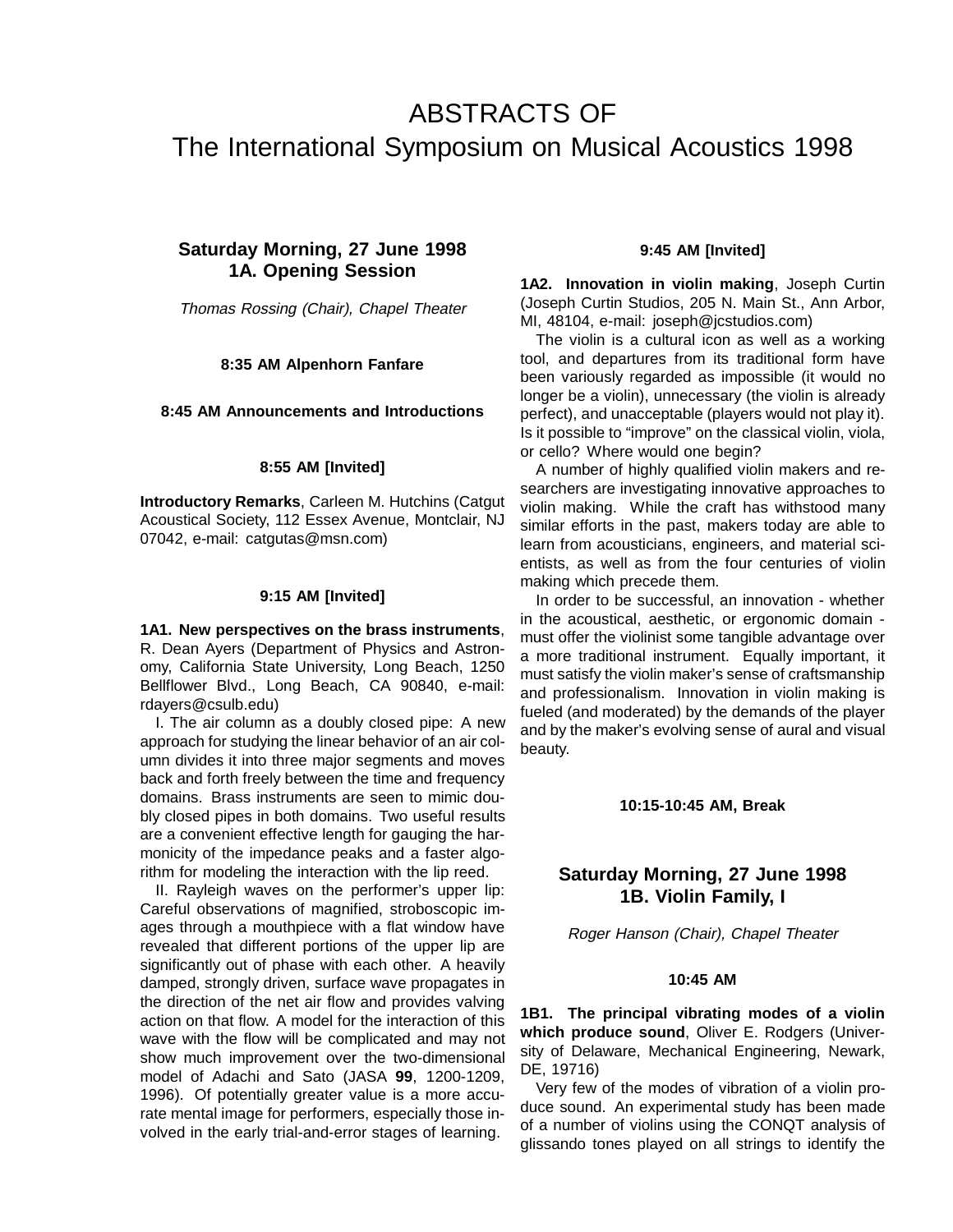modes which do produce sound. A nodal line seeker technique is then used consisting of a squealer to excite the sound producing modes and a tiny microphone to seek out the nodal lines on the plate surfaces. This can define roughly the vibrating configurations at these frequencies. It has been possible to identify ten or more modes which are the principal sound emitting sources on all the violins tested to date. Some of the modes are entirely vibrations of the air system, some of the mechanical system, and many are combinations. Each of these modes is described geometrically and physically. Some indication is given of the exciting force system of each and the extent to which the frequencies can be altered by adjustments to the violin structure. This paper is coupled to a companion paper on tuning.

#### **11:05 AM**

**1B2. On the acoustical making of the violin**, Martin Schleske (Workshop for Violin-Making, Seitzstr.4, D-80638 München, Germany)

In the tradition of violin making, making copies of fine old master instruments is a conventional experience. A violin whose outward form (arching, shape, varnish etc.) has a resemblance to the original one, is regarded as a "copy," even if the acoustical function usually is not taken into consideration. As it is the acoustical function and not the outward form that determines the sound of the instrument, the sound of those copies clearly differs from the original one.

The aim of a "tonal copy" is to adjust and reach certain acoustical parameters during the making of the instrument. These acoustical parameters must be taken into consideration when constructing the outline, the arching, the thickness graduation and the varnish treatment. This paper tries to indicate some clues for making "tonal copies" of violins and to demonstrate some methods concerning an analysis of construction in terms of modal and acoustic parameters of the violin.

#### **11:25 AM**

**1B3. What violin makers can learn from modal analysis**, George Bissinger (Physics Department, East Carolina University, Greenville, NC 27858, email: bissingerg@mail.ecu.edu)

The concept of violin normal modes as the building blocks for the overall vibration of the violin for any excitation whatsoever provides a valuable conceptual basis for makers to help understand violin mechanics. Because these normal modes are an intrinsic property of the violin and are dependent only on the mass (density), stiffness, damping and shape of the materials used in its construction, they are of great relevance to makers. Modal analysis makes

matters such as mode coupling explicit, allows categorizing of individual mode shapes and intercomparison of modes among individual violins, produces explicit mode damping values, generates a detailed modal database, etc. Modal analysis works equally well for substructures such as bridges or top plates, or even for independent (but integral to performance) devices such as the bow. Moreover, the allied radiation properties of each normal mode - the radiation directivity and efficiency - can be calculated directly for each mechanical mode. A simple model combining the dual aspects of vibration and radiation can give the maker insights into what is happening when the sound post is adjusted, or bridge trimmed, as well as some sense for how the harmonic structure of the violin tone is affected by such modifications.

#### **11:45 AM**

**1B4. Bowing positions to play cello tones on the violin**, Shigeru Yoshikawa (3-12-2-6304 Nagase, Yokosuka, 239 Japan)

A physical basis of producing "anomalous low frequencies" (ALF) or subharmonics on an open G string of the violin has already been explained [R.J. Hanson et al. J. Catgut Acoust. Soc. 2 (Ser. 2) 1-7 (1994)] from the measurements of the transverse wave which misses an ordinary slip opportunity a few times in the stick-slip motion [K. Guettler *ibid.*, 8-14 (1994)] from simulations incorporating the torsional wave which possibly triggers the stick-slip motion for ALF. In this report four types of fundamental trigger paths determining ALF periods are proposed based on the reflection/transmission of the transverse wave and the generation of the torsional wave at the bowing position. Also, other secondary trigger paths are derived from the fundamental ones. Moreover, the torsional trigger path starting with the torsional wave instead of the transverse wave may be one of candidates for ALF. These candidates for trigger paths are applied to estimate the bowing positions demonstrated by a violinist, Mari Kimura, who developed her revolutionary technique for playing cello (even contrabass) tones on the violin. Although a reliable experimental value of the velocity ratio of the transverse to the torsional wave was not available, an assumption of its value as about 0.21 gave a reasonable agreement between the calculated and the played bowing positions for the ALF tones from G3 (196.0 Hz) down to  $F2 \sharp (92.5 \text{ Hz}).$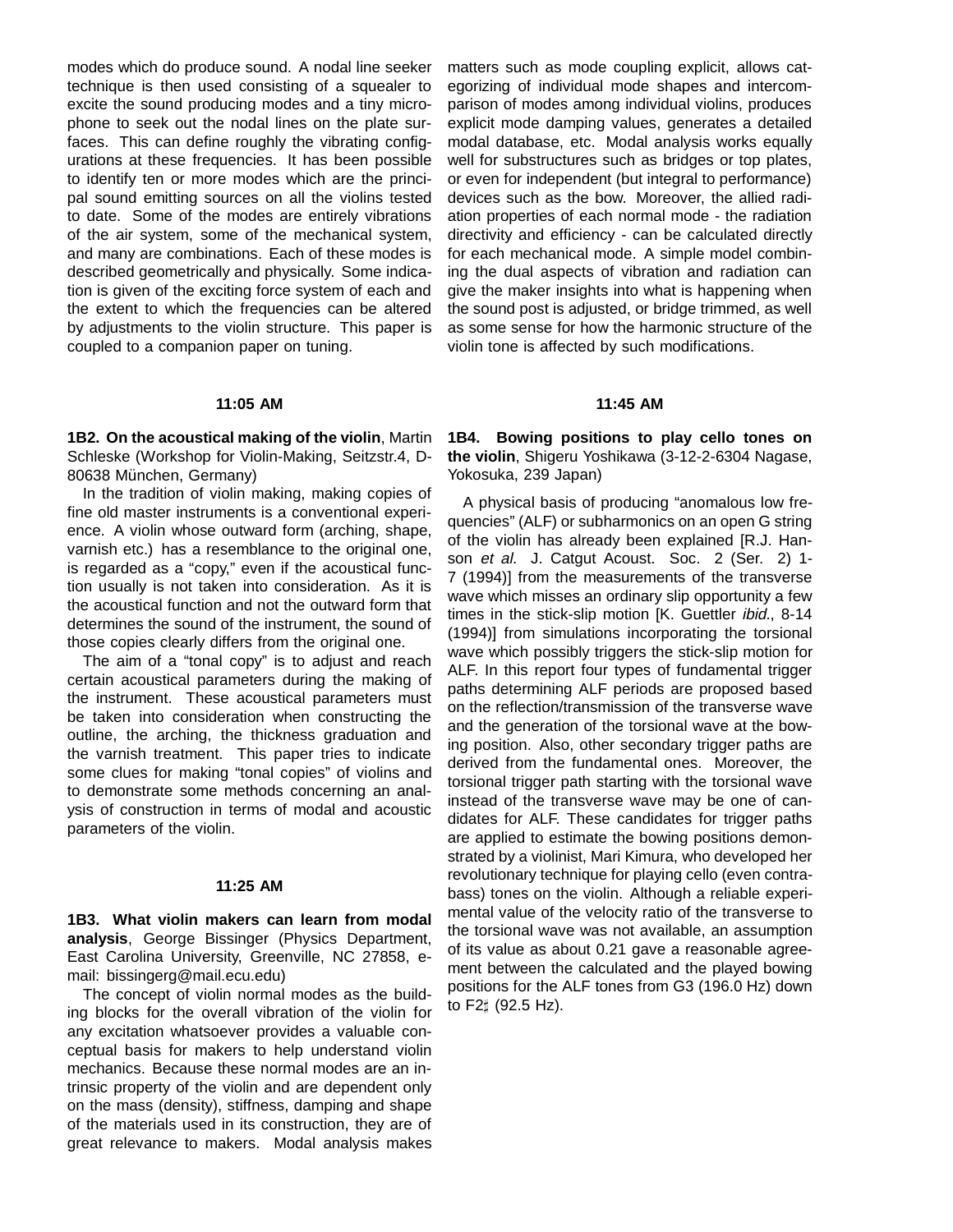# **Saturday Morning, 27 June 1998 1C. Pianos and Kettledrums**

Uwe Hansen (Chair), Woodpecker Room

#### **10:45 AM**

**1C1. Inharmonicity and quality of piano tones**, Alexander Galembo (Dept. of Psychology, Queen's University, Kingston, ON, K7L 3N6, Canada, e-mail: galembo@pavlov.psyc.queensu.ca), Anders Askenfelt (Dept. of Speech, Music and Hearing, KTH, Box 70014, s-10044, Stockholm), and Lola L. Cuddy (Dept. of Psychology, Queen's University, Kingston, ON, K7L 3N6, Canada)

The spectrum of piano tones is inharmonic and contains components of several origins. The wellknown inharmonicity of the transverse string modes caused by the bending stiffness of the string, stretches the partial frequencies and influences both pitch and timbre of the tone (Fletcher, 1962; Galembo and Cuddy, 1997). The longitudinal modes of the strings, which are not at all harmonically related to the transverse modes, add strongly inharmonic spectral components which also influence the quality of piano tones (Conklin, 1990). A noise, or "thump," component, due to the response of the piano structure to the acceleration of the hammer and key during the touch process, and the following shock excitation at string impact are especially prominent in the treble range and yet another important quality criterion of piano tones (Galembo and Ivanovskaya, 1977). This report surveys well and less well known works considering inharmonicity and thump components in piano tones and their relations to timbre and instrument quality.

#### **11:05 AM**

**1C2. Optimum piano tuning: A matrix generalized inverse approach, J. Agulló, and X. Pagès (Depart**ment of Mechanical Engineering, Av. Diagonal, 647, 08028 Barcelona, Spain, e-mail: agullo@em.upc.es)

The tuning of the modern piano is a matter of compromise, particularly difficult because of the inharmonicity of the partials of its stiff strings. As the dissonance of two sounds is associated with the beats between their partials, a compromise concerning the beat frequency, intensity and duration needs to be reached. This concept has not been fully used to improve the tuning process. Lattard (JASA **94**, 46-53, 1993) developed a numerical simulation - solved by trial and error - of the traditional tuning process of the tempered octave.

This paper develops further the simulation of the tuning process in order to obtain algorithmically an optimum personalized tuning extended to the full piano. A set of overdetermined algebraic linear equations is formulated by equating the beat frequency of

each relevant pair of partials to a target value. The unknowns are the frequencies - one per key - to be tuned. The optimum solution is obtained by means of the Moore-Penrose generalized inverse matrix, which allows the use of a metrical matrix in order to properly weight the relevancy of each equation. The choice of the target beat frequencies and the metrical matrix provides the method with enough freedom to accommodate personalized tuning. An example application is presented.

#### **11:25 AM**

**1C3. Comparison of the effect of hammer striking irregularities and mistuning on the double de**cay of piano tones, René Caussé, Olivier Thomas, David Rousseau, and Eric Marandas, (I.R.C.A.M., 1 place Igor Stravinsky, F-75004, Paris, France, e-mail: causse@ircam.fr)

A characteristic of piano tones is their double decay (the initial sound followed by the "aftersound"), related to the existence of two polarizations. The goal of this study is to understand and to compare more quantitatively than previous work the influence of parameters which are under the control of the piano tuner: the mistuning and irregularities in striking action of the hammer. We simulated on a computer the vibration of a unison group of strings, which includes the dominant damping at the bridge as well as the vertical coupling between strings. Excitation irregularities were simulated by varying the initial displacements and velocities of the strings.

This study analyzes the ratio of the aftersound to the immediate sound, the slopes of the compound decay, and the amount of destructive interference. This interference can be seen where the slope of the decay curve changes. It is most pronounced at the bridge, where the strings are dynamically coupled.

This comparison leads to the conclusion that, if necessary, the piano tuner can, to a certain extent, correct for a poorly adjusted hammer by modifying the mistuning. But a properly adjusted hammer is essential for a constant, uniform aftersound level for all notes, which is necessary for a very good piano.

#### **11:45 AM**

**1C4. Effects of wall reflections on the sound radiation from a kettledrum: A numerical study**, U. Peter Svensson, Mayumi Nakano, Kimihiro Sakagami, Masayuki Morimoto (Environmental Acoustics Laboratory, Faculty of Engineering, Kobe University, Rokko, Nada, Kobe 657, Japan, e-mail: peter@ta.chalmers.se)

This paper studies the radiation efficiency of theoretical mode shapes of a kettledrum membrane taking reflecting surfaces into account. A numerical calculation method, the equivalent source method is used, in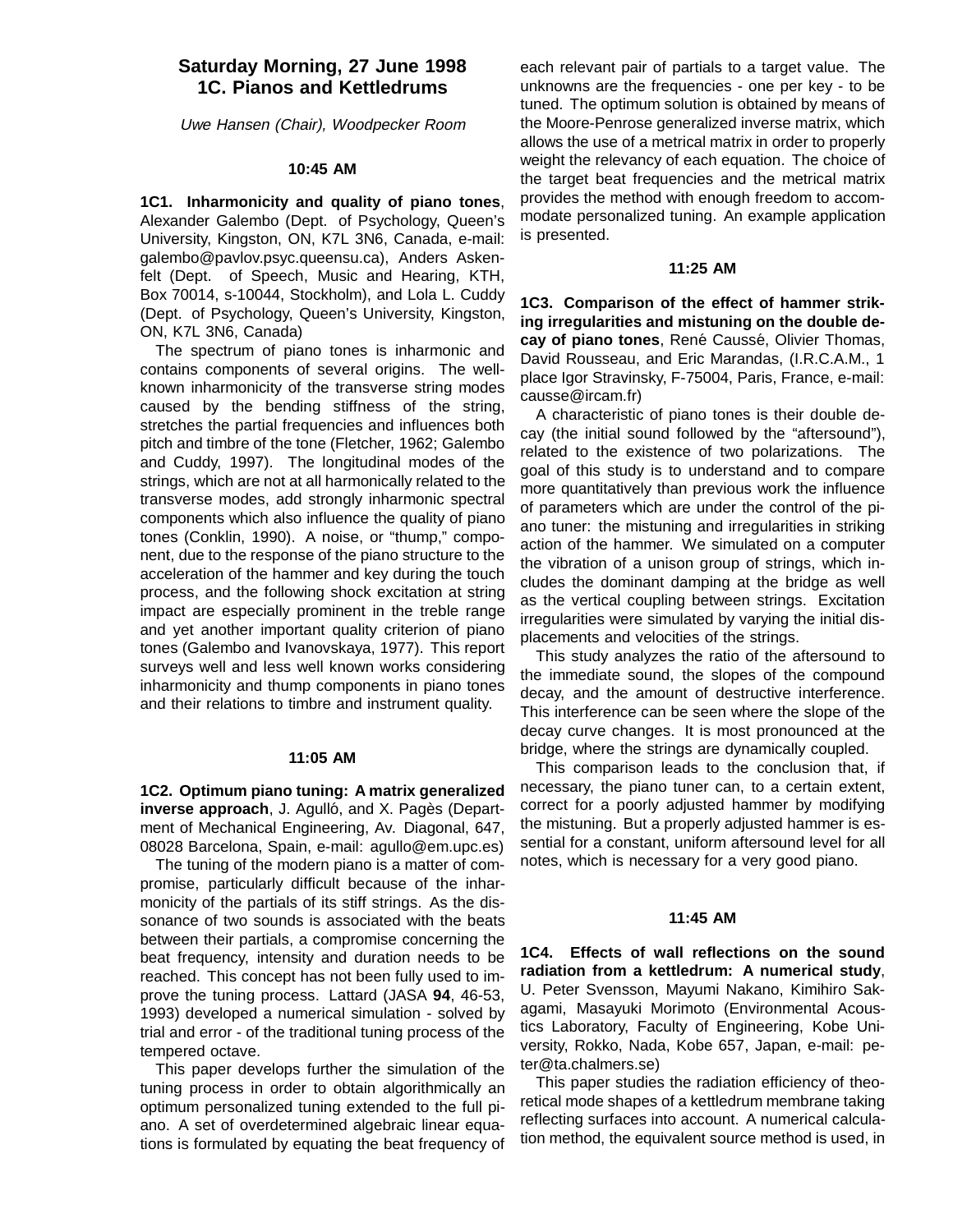a form which is equivalent with a time-iterative boundary element method. The kettledrum is modelled as a rigid cylindrical body and a Green function technique is used to calculate the sound radiation from a single source point on the rigid kettledrum. With access to Green functions from all points on the membrane, all vibration patterns can be synthesized by superposition. This way the radiation efficiency of any mode shape can be calculated. Results indicate that the membrane radiates in free-field at low frequencies, and a baffle model applies only at high frequencies, well above the mode resonance frequencies. Furthermore, reflecting walls, within a half to one wavelength, can affect the radiation efficiency significantly. The floor plus a sidewall modified the radiation efficiency of the free kettledrum by approx.  $\pm 2$  dB for the first modes. Since radiation loading might be the dominating loss mechanism for the kettledrum membrane, the change in radiation efficiency affects both the level of the harmonics and their decay times.

# **Sunday Morning, 28 June 1998 2A. Violin Family, II**

Jürgen Meyer (Chair), Chapel Theater

#### **8:45 AM**

**2A1. On the tonal adjustment of the violin**, Martin Schleske (Workshop for Violin-Making, Seitzstr.4, D-80638 München, Germany)

In the daily work of any workshop for violin making it is a well known experience that the adjustments of a violin have a huge influence on its tone. These adjustments, which do not change the construction of the instrument itself but affect its acoustical function, concern the bridge, sound post, fingerboard and tailpiece, as well as the strings and bass bar.

This paper tries to demonstrate some examples how certain weaknesses in the tonal or playing characteristics of the violin can be eliminated by a wellaimed adjustment. This is particularly relevant for the tonal color and the articulation of the instrument. Some results of parametric studies of those adjustments will be shown. Furthermore, it will be indicated how acoustical measurements can be a helpful complement to subjective hearing ability.

#### **9:05 AM**

**2A2. A computer-based method for quality control of violins using impulse excitation**, Lars Henrik Morset, and Ole Johan Løkberg (Applied Optics Group, Institute of Physics, Norwegian University of Science and Technology, 7035 Trondheim, Norway, e-mail: Lars.Morset@phys.ntnu.no and lokbero@phys.ntnu.no) and Asbjørn Krokstad (Group of Acoustics, Electrical Department, Norwegian University of Science and Technology, 7035 Trondheim, Norway, e-mail: krokstad@tele.ntnu.no)

We describe a computer based technique for quality control of assembled violins. The technique is fairly inexpensive in terms of instrumentation since it is based on a PC with a standard sound card. It is simple to use and yields fast and accurate results over the audible frequency range. The bridge of the violin is excited with an impulse hammer including a force transducer. The resulting vibration is detected at the violin body by an accelerometer placed close to the bridge. The data are processed using standard software. By using deconvolution, a complex transfer admittance is obtained of which the frequency response is displayed. The accuracy and reproducibility of the measurements are studied. We will also discuss different methods for post-processing of these data. A similar method, based on MLS (maximum length sequence) pseudo-random noise excitation, will be used for comparison with the impulse excitation method. Since this method is very immune to noise, it is also convenient for measuring sound pressure levels in addition to the vibration at the violin body. An important goal of this research is to develop a tool which violin makers can use in their work in comparing and constructing violins.

#### **9:25 AM**

**2A3. A technical approach in 1998 to violin plate and corpus tuning and adjusting**, Oliver E. Rodgers, (University of Delaware, Mechanical Engineering, Newark, DE, 19716)

This overview paper is based primarily on the author's work to date on computer analyses of violin components, experimental analyses of the vibrating modes of complete instruments as they are being played, experimental analyses of the effect of various adjustments and modifications on the vibrating modes, and controlled experiments working with violin makers. It should be read in conjunction with the paper by the present author which described some of the principal modes of vibration.

Topics covered are: free plate tuning - advantages and limitations, plate edge thickness patterns, corpus plate tuning, ribs, bass bar contours, sound post adjusting, fingerboard and neck modification, bridge tuning, asymmetry, and strings.

The meager available information on the desirable and undesirable frequency ranges for harmonics is summarized and some important vibrating modes that need special attention by the maker are identified. Areas for future technical work that seem to promise immediate help for violin makers are identified.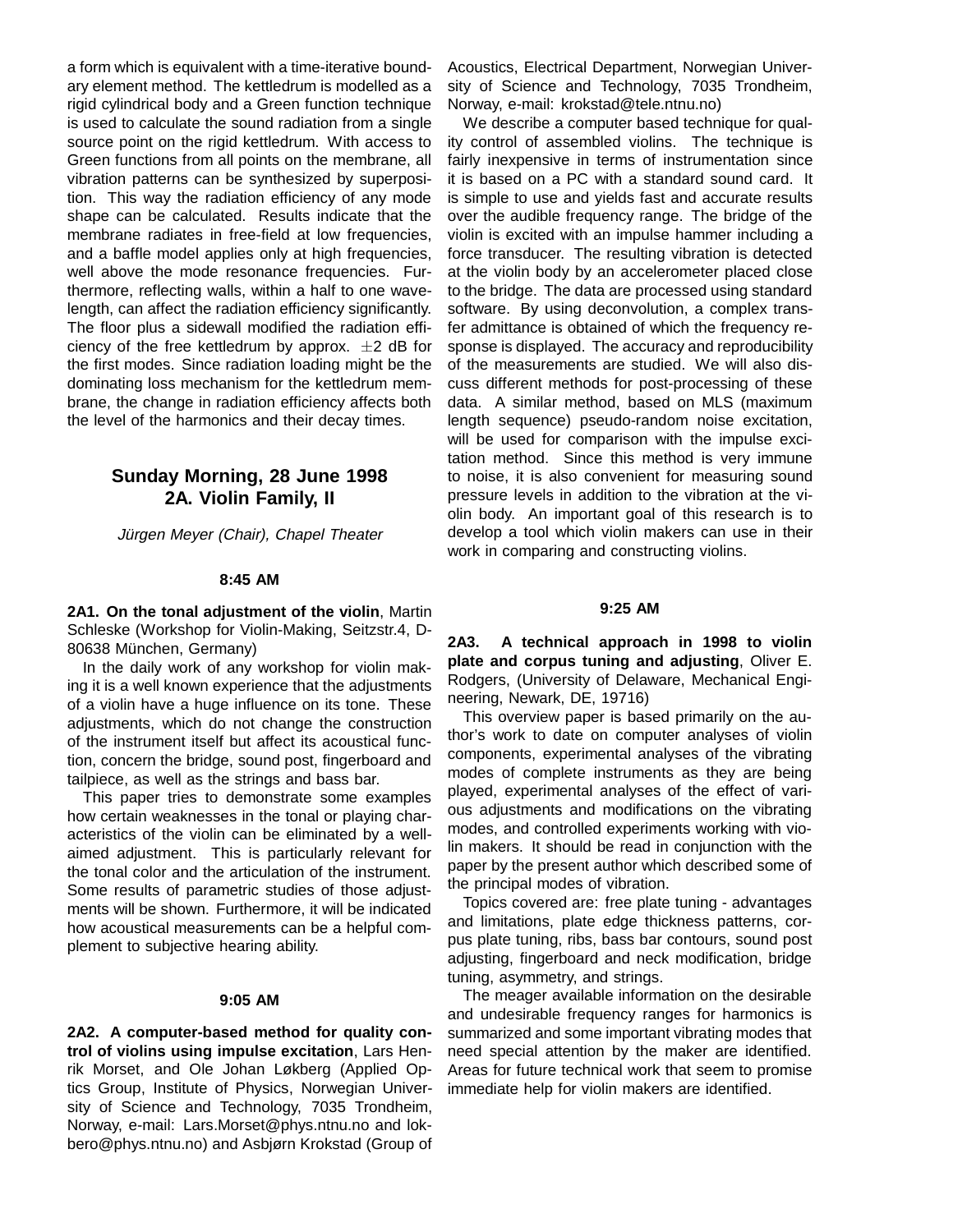#### **9:45 AM**

**2A4. The influence of the bandora on the acoustics and origin of the baroque baryton and its characteristic tonal feature of sympathetic resonance (later to become the defining feature of the classical baryton)**, Terence M. Pamplin, (London Guildhall University, Sir John Cass Department of Design and Technology, 41, Commercial Road, London, E1 1LA, United Kingdom, e-mail: pamplin@lgu.ac.uk)

Published studies of the baryton have typically given as the origin of the instruments sympathetic strings the influence of contact with Indian culture through the formation of the East India Company, ca 1600. A closer study of the original 17th century baroque baryton reveals it as a two-manual stringed instrument with the lower instrument tuned an octave lower than that used by Haydn and the Esterhazy composers. The main function of the lower manual wire strings was to provide a bass accompaniment to the upper bowed instrument and not to provide sympathetic resonance (which is a natural consequence of the coupled vibration of the undamped lower manual wire strings).

The baroque baryton in concept is a lyra viol played from French lute tablature for the upper instrument, combined with a bass wire strung instrument for the lower manual. John Playford [Musics Recreation to the Viol Lyra Way, London 1661] states that the origin of the lyra-viol was derived from the old English lute or bandora. This wire strung bass instrument of the cittern family also can be seen to be the precursor of the lower manual of the baryton.

The purpose of this paper is to demonstrate that the defining acoustic feature of the classical baryton -(sympathetic vibration) - is derived from the undamped coupled vibration of a hybrid lyra viol/ bandora based baroque baryton and not from external cultural influences.

#### **10:05-10:35, Break**

# **Sunday Morning, 28 June 1998 2B. Organ**

Neville Fletcher (Chair), Chapel Theater

#### **10:35 AM [Invited]**

**2B1. Organ-pipe jet behaviors in pre-saturated, post-saturated, and mode-transitional conditions**, Shigeru Yoshikawa (3-12-2-6304 Nagase, Yokosuka, 239 Japan)

A smoked organ-pipe jet is visualized with a digital high-speed video camera. The results demonstrated the behaviors of the steady-state oscillations,

which are categorized by the degree of the saturation. The so-called amplitude saturation may be governed by a full switching deflection of the jet across the edge, which yields a rectangular-like waveform of the acoustic pressure. However, such a rectangularlike waveform is not a final "frozen" waveform. The pressure waveform in an organ pipe keeps changing even after the amplitude saturation. The second harmonic appreciably affects the jet deflection in the post-saturated condition. As the result, the jet deflection is a superposition of a primary wave generated by the fundamental and a secondary wave generated by the second harmonic. The secondary wave keeps growing as the blowing pressure increases more. When such a secondary jet wave becomes dominant, a transition from the first to the second mode occurs. The process of this mode transition will be traced with flow visualization and the associated change of pressure waveform. Also, the spatial growth rate of an organ pipe jet in the pre- and post-saturated conditions is estimated from the envelope of instantaneous wave shapes concerning the primary wave. A brief discussion is devoted to an unsolved problem of whether an organ pipe jet shares wave characteristics with an acoustically-perturbed free jet or not.

#### **11:05 AM**

**2B2. Acoustics of the khaen**, James P. Cottingham and Casey A. Fetzer (Physics Department, Coe College, Cedar Rapids, IA 52402, e-mail: jcotting@coe.edu)

The khaen is a free-reed mouth organ constructed with metal reeds mounted in bamboo pipe walls inside a carved wooden windchest. For a tube of effective length  $L$ , the reed is typically mounted at a position  $L/4$  from the end and sounds for both directions of air flow (blowing and drawing). The reed vibration is strongly coupled to the pipe resonance, and the reed normally sounds near the resonant frequency of the pipe and sounds only if a small finger hole is closed. For some examples of khaen made in northeastern Thailand, variations in frequency and sound spectrum with blowing pressure have been studied, and some aspects of reed design and construction have been investigated. The relationship between frequency of reed vibration and pipe length has been studied to determine the range of pipe length over which the reed can be made to sound, as well as the amount of frequency shift associated with changes in resonance frequency of the pipe. In the case of the khaen, unlike most other free-reed instruments, the sounding frequency is determined primarily by adjustments in the effective length of the resonating tube, with only a rough dependence on reed dimensions.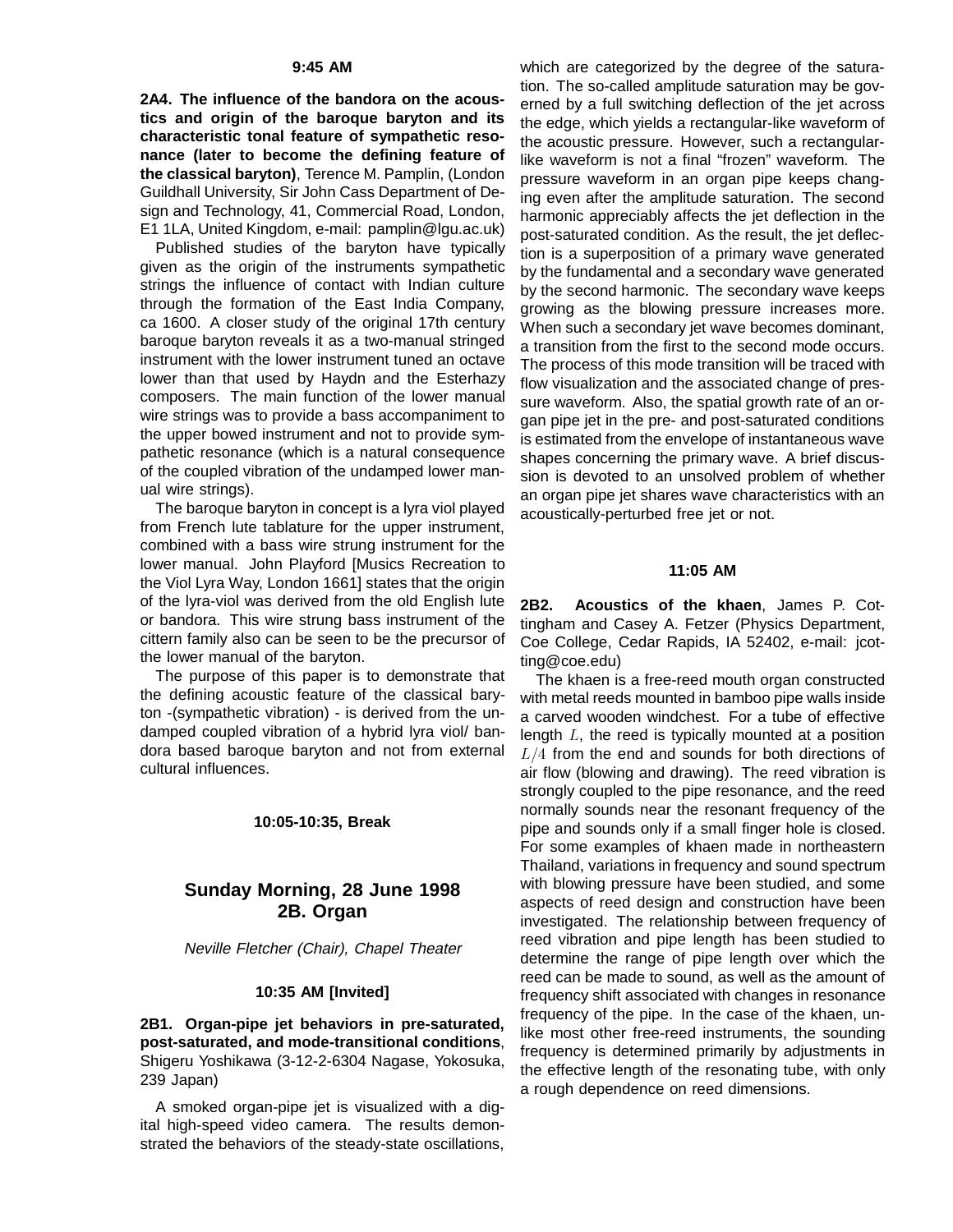**2B3. Sound radiation of open labial organ pipes; the effect of the size of the open**ings on the formant structure, A. Miklós and J. Angster (Fraunhofer-Institut für Bauphysik, Nobelstr.12, D-70569 Stuttgart, Germany, e-mail: angster@ibp.fhg.de)

Stationary sound spectra have been measured near to the mouth and to the open end of labial organ pipes having different tuning devices. Three diapason pipes have been built from the same metal sheet with identical dimensions. The open end of the first pipe was cut clear, while the second and third pipes were equipped with a tuning roll and a tuning slot, respectively. The values of the mouth height and width were the same at all pipes. The stationary spectra measured at the two openings of each pipe show different formant structures. The spectrum at the mouth has a formant minimum around the fifth or sixth partial for the pipes with the clear cut and the tuning roll, while the spectra at the open ends of these pipes have gradually decreasing partials. The third pipe with a tuning slot shows a different behavior; the spectrum measured near the tuning slot has a formant minimum at the eighth partial, while the spectrum at the mouth has a gradually falling envelope. Theoretical explanation is given to the behavior of the pipes.

#### **11:45 AM**

**2B4. Preliminary study of an organ builder's perception of a flue pipe sound**, Vincent Rioux, e-mail: vr@ta.chalmers.se) Munetaka Yokota (Gothenburg Organ Art Center (GOArt) Organ Research Workshop, varbergsgatan 2, se-41265, Gothenburg, Sweden) Daniel Västfjäll, Matthias Scholz, and Mendel Kleiner (Department of Applied Acoustics, 8a Sven Hultinsgatan, Chalmers Institute of Technology, se-41296, Gothenburg, Sweden)

The work done by organ builder Munetaka Yokota, within the latest project of the Gothenburg Organ Art Center, to build a replica of a north German baroque organ, leads to a fundamental question : "Why do historical pipes sound different compared to pipes made according to modern techniques of organ building?" This paper presents a preliminary attempt to define a set of attributes (in English) suited for the description of flue organ pipe sound. Two historical pipes were chosen, and a set of geometrically reconstructed pipes were built. Recordings of the pipe sounds through the voicing process provide a set of sounds. Following the work of Mercer (JASA, 1951), Nolle (JASA, 1979) and Angster (ISMA, 1997), the voicing process is regarded as a crucial operation for the sound quality of flue pipes. Signal analysis of the recorded sounds was done, including short time

Fourier transforms and perceptual filter representations. In order to check the validity of descriptors, a number of specialists in organ performance, music theory, history and building were asked to take part in a psychoacoustic test. A dedicated computer program was used for the test administration. Results were obtained from a grouping test, a difference test and a scaling test.

# **Sunday Afternoon, 28 June 1998 2P. Poster Session**

#### Woodpecker Room

Authors of 'A' abstracts are at their poster from 1:45-3:00 PM, and authors of 'B' abstracts are at their posters from 3:00-4:15 PM. Authors assemble posters from 1:15-1:45.

**2P1 [A]. Simple demonstration of Helmholtz motion of a bowed violin string**, Paula M. Marston (730 S.W. Cityview, Pullman, WA, 99163) and Philip L. Marston (Physics Department, Washington State University, Pullman, WA, 99164-2814; e-mail: marston@wsu.edu)

Commonly available components were used to give a simple demonstration of Helmholtz motion. The local transverse string velocity of a violin was sensed with electromagnetic induction. Two small jewelry magnets were taped in series to the end of the finger board just below the "g" string. The ends of the metallic string were wired to the primary of a step-up transformer with the secondary connected to the microphone input of a Macintosh computer. The voltage was recorded and plotted as a function of time. Bowing the string above the magnet produced time records of the string velocity that were periodic and approximately rectangular, the form expected for Helmholtz motion. The evolution of the spectrum of the velocity after lifting the bow was also displayed.

**2P2 [B]. Violin wood treatment**, Kazuyuki Tomarikawa (Tama-shi ochiai 5-1-5-101, Tokyo, Japan, e-mail: gs8k-tmrk@ashahi-net.or.jp)

The acoustic properties of violin plates are analyzed before and after wood treatment. Spruce and maple test pieces with longitudinal and radial cuts are used. The test results are summarized by the change of weight, stiffness, and damping factor (or Q). The summary also provides the mode 2 - mode 5 frequency change of the violin top/back plate in white which will give violin makers some ideas during the graduating process. The treatments used in this report are the acrylic and urethane filler, low molecular weight phenolic resin (LPR) and tetraethylorthosilicate (TEOS).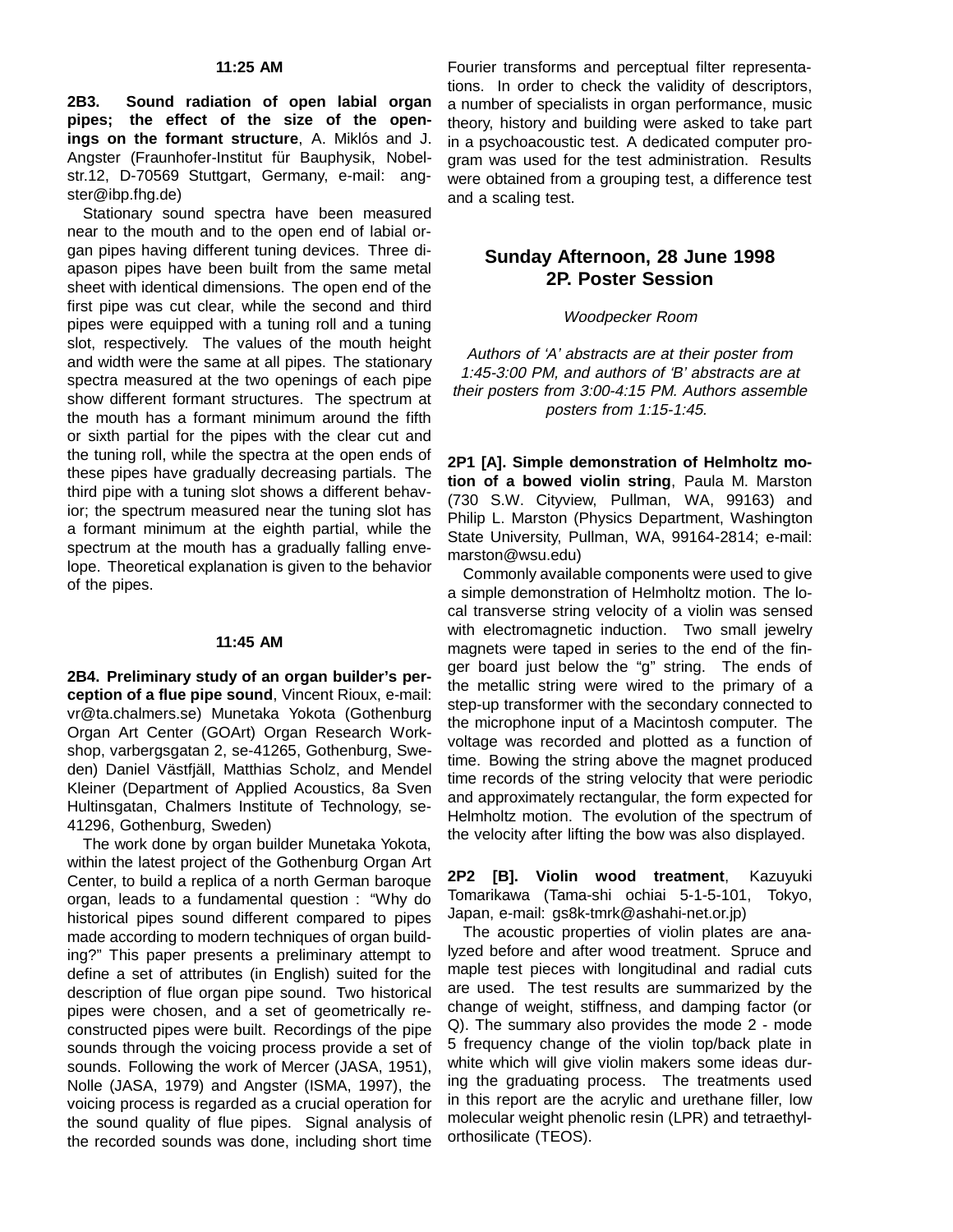**2P3 [A]. Towards a general theory of violin eigenmode tuning**, Duane Voskuil (Voskuil Violins, 1002N.8th St., Bismarck, ND 58501, e-mail: dvoskuil@tic.bisman.com)

Altering violin eigenmode intervals (like A1 to B1) affects an instrument's quality. A conceptual scheme is developed to explain why this may be so and to help predict successful placements of additional radiating and bending modes below 1000 Hz. To this end, a theory of the intrinsic relationships of pure notes (as forming a spiral on a sphere) is proposed analogous to the three-dimensional potential color sphere.

Good violins radiate and bend with strong and diverse, but harmonized, eigenmodes, one or more of which will reinforce every octave note. To do so, the violin's eigenmodes (and their complements, and their reinforcing interactions) must be placed somewhat evenly (within two or three semitones of each note played) around the octave; yet, placed so the modes don't interact dissidently, compromising strength, responsiveness and tone.

Greatest harmony is found where an eigenmode reinforces another in octave unison, or as its twelfth or fifth. Greatest diversity is found where a mode (or its complement, including some of its own upper partials or subharmonics) are at right angles to another, that is, a quarter octave apart (regardless of the interval's absolute frequency). Instruments successfully illustrating these principles and suggestions for further experimentation are discussed.

**2P4 [B]. On the tuning of the cello: The effect of damping in the sound-board**, Lamberto Tronchin and Alessandro Cocchi (DIENCA - CIARM University of Bologna, Viale Risorgimento, 2, I-40136 Bologna, Italy, e-mail: tronchin@ciarm.ing.unibo.it)

For the performer, as well as the violin maker, it is usual to tune the cello by moving some parts of the instrument, e.g. the bridge, to get the best sound from the sound chest of the cello. From a musical point of view, one tries to achieve a well-balanced sound from the instrument, in order to get the harmonic distribution of partials among all the notes as good as possible. From an mechano-acoustical point of view, one modifies the position of the bridge on the sound board, and changes the force from the string applied throughout the bridge. Owing to the nonhomogeneity of the wood in the chest, such a modification produces a different mobility of the soundboard, and therefore, a modification of damping in the whole sound-chest. In this research the damping characteristics of the sound-chest of a cello have been measured, using a impedance head transducer, positioned on the bridge, while the damping factor has been calculated from the measurements of the structural reverberation time in almost 30 points, for two different tuning configurations. The results point out interesting differences on damping before and after tuning.

**2P5 [A]. The influence of different machining processes on the acoustic properties of wooden resonant board**, Samo Sali (Faculty of Mechanical Engineering, Askerceva 6, 1000 Ljubljana, Slovenia), e-mail: Samo.Sali@guest.arnes.si) and Janez Kopac (Faculty of Mechanical Engineering, Askerceva 6, 1000 Ljubljana, Slovenia, e-mail: janez.kopac@fs.uni-lj.si)

The influence of the machining of wooden resonant boards for guitars on the projected acoustic properties of this instrument has been studied. Square-shaped spruce boards (Picea abies Karst.) were selected to represent a typical portion of the guitar resonant board. Three different machining processes were used to prepare the test specimens: planing, sanding and milling. Vibration of the specimens was initiated by impacting them with a small wooden ball, and the oscillations, measured by an accelerometer mounted on the board, were processed by a frequency analyzer. The measured response, in terms of amplitude, damping and power spectrum, of the differently machined boards was analyzed statistically in order to distinguish between the different acoustic properties of the boards. For the given material, board shape, and board fixation it was found that the selected type of machining had a strong effect on the vibrational, and thus on the acoustical, properties of the tested boards.

**2P6 [B]. Arthur H. Benade on sound radiation in the classical guitar**, Ricardo R. Boullosa and Felipe Orduña-Bustamante (Centro de Instrumentos UNAM, Circuito Exterior CU, CP 04510, México DF, Mexico, e-mail: felipe@aleph.cinstrum.unam.mx)

Some 14 years ago the first author did some experimental work on issues related to sound radiation in the classical guitar. He submitted his work to the Journal of the Acoustical Society of America when Professor Arthur H. Benade was still editor of musical acoustics. Professor Benade was very much interested in the experiments and wrote (with contributions from an anonymous referee) a very extensive and detailed letter (6 pages, dated March 2, 1984) in which he pointed out some very deep implications of the experimental data. Unfortunately, the work required to fulfil Benade's suggestions could not be completed at that time. It was only recently that we have rediscovered this letter and decided to finish the work and bring to light these valuable, and apparently unpublished, comments of Arthur H. Benade.

**2P7 [A]. The acoustics of the ancient Greek guitar**, Maria Pavlidou (collaboration with the University of Athens, 4 Diomidous Komninou St., Ano Pefki, Attica 151-21, Greece, e-mail: mpavlid@atlas.uoa.gr) and Bernard E. Richardson (University of Wales, Cardiff, Dept. of Physics and Astronomy, University of Wales,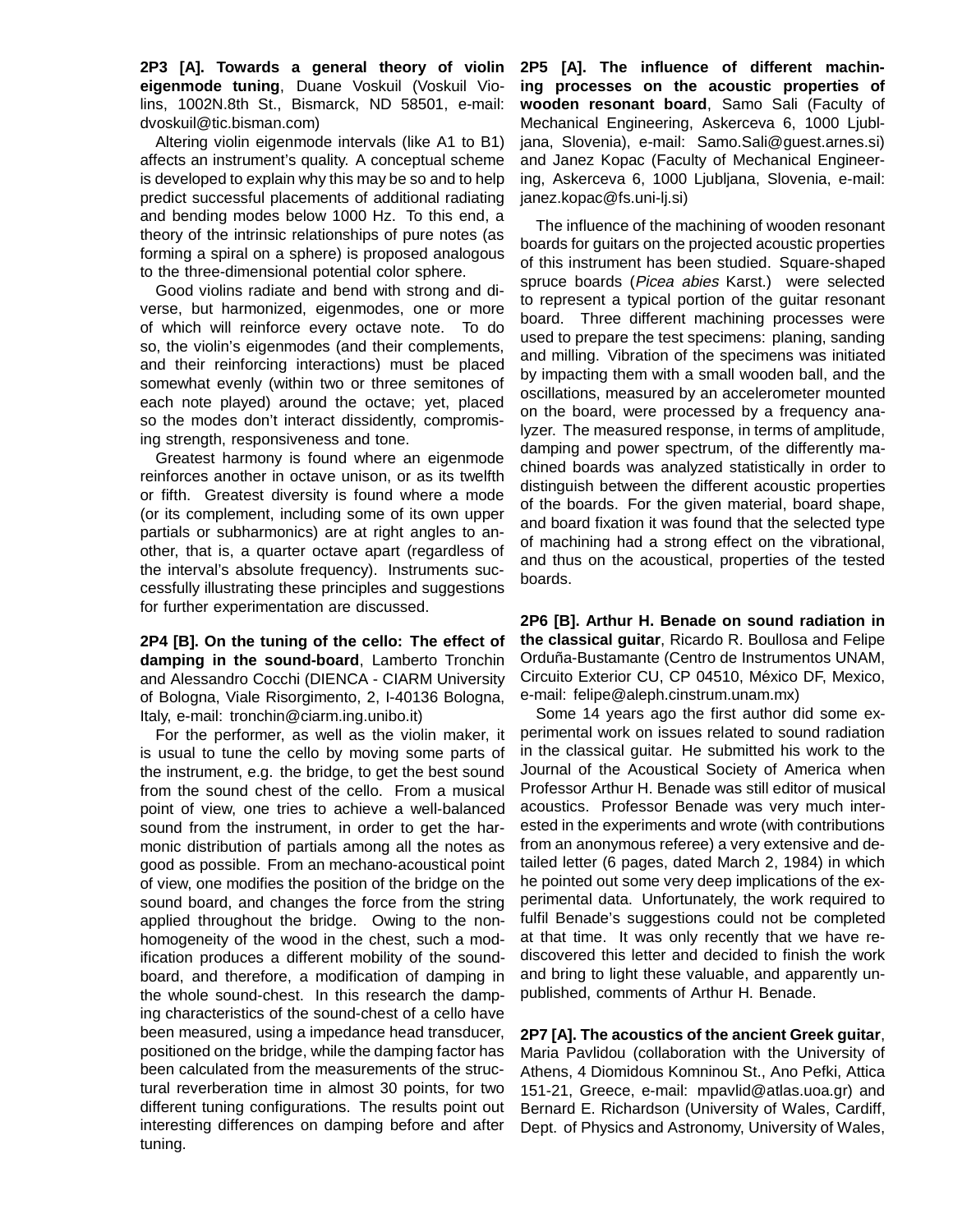Cardiff, PO Box 913, Cardiff CF2 3YB, U.K., e-mail: RichardsonBE@cardiff.ac.uk)

The ancient Greek guitar is an extinct stringed instrument. It originally came from Mesopotamia and appeared in Greece around the 8th century BC (Homer's time). Its basic construction consisted of a single box-resonator, two parallel arms fixed to the box, and a rod which joined the arms. The strings were tied around the rod and fixed to the box end. From written descriptions it is clear that although the Greeks kept its basic construction, they allowed for the arms to move in relation to the box. The Greek version of the Eastern instrument was a system under dynamic equilibrium (i.e. like the hunting bow); if the strings were cut the instrument would fall apart.

The present research aims to understand the acoustical principles of the Greek construction and mechanism. All our knowledge is extracted from written sources and drawings of the times. Although the project is in its initial stage, we plan to perform experiments in order to see what sort of waveform is produced when the string is suspended with the hunting-bow mechanism. Moreover, the study of the mechanism using a physical model would be very interesting, particularly if this proves to have non-linear aspects.

**2P8 [B]. Energy transfer into a drumhead from steel and nylon ball impacts**, James H. Irwin Jr. (ECET Department, Bradley University, Peoria, IL, 61625, e-mail: jhirwin@bradley.edu)

The relationships of the mass/diameter/velocity of steel and nylon balls to the relative energy transferred to a drumhead through free-fall impact was investigated. The velocity and energy values were determined from ball height measurements (relative to the drumhead surface and corrected for ball diameter), and the energy transferred to the drumhead was normalized to the input energy giving a relative energy transfer. In all cases the drum tension and position of impact were fixed. The initial experiments suggest the following conclusions: Identical masses transfer identical relative energy independent of diameter. Identical diameters, but different masses, do not transfer identical relative energy. Identical input energy, but different masses and diameters, do not transfer identical relative energy. Smaller masses, for identical diameter, velocity, or energy, transfer more relative energy than larger masses. These effects are linked to the local vs. global characteristics of the drumhead. Since most drumstick tips have diameters, and "masses," within the range tested, this information can guide a drummer in the choice of drumsticks.

**2P9 [A]. Measurement of performance response differences using aluminum and brass marimba resonators**, Barry J. Larkin (Department of Music,

Iowa State University, Ames, IA, 50011) and Ronald A. Roberts (Aerospace Engineering and Engineering Mechanics, Iowa State University, Center for Non-Destructive Evaluation, Ames, IA. 50011)

Historically, percussionists have maintained that a perceptible difference exists in the responses of aluminum and brass marimba resonators. Brass resonators are thought to produce a fuller and richer sound, whereas aluminum resonators are considered to yield an inferior, thinner sound. Marimba performers will seek out and pay a premium price for instruments equipped with brass resonators, while lower cost aluminum resonators are found primarily on student model instruments.

Preliminary work was performed during 1997 using brass and aluminum resonators fabricated from thickwall commercially-available tubing. Although subtle differences were observed in the data analysis, it was felt that the thick-wall tubing did satisfactorily represent actual resonators. Recently, resonators of both types have been supplied by a marimba manufacturer. This paper will present the analysis of resonator response characteristics collected on these resonators. Comparisons are made between ensembles of marimba bar strokes recorded using both the brass and aluminum resonators, under anechoic and concert hall conditions. Data analysis will be summarized, and results will be presented showing the nature of measured differences in both overtone structure and response evolution. Quantitative observations will be correlated with one musicians perception (BL).

**2P10 [B]. Active control applied on musical instruments: First results**, Charles Besnainou (Laboratoire d'Acoustique Musicale, CNRS-Ministère de la Culture-Université, Paris 6, 4, place Jussieu, 75252 Paris cedex 5, France, e-mail: chbesnai@ccr.jussieu.fr)

Recent research on composite materials applied to musical instruments has been extended to the active materials concept. Indeed, with composite materials the mastership of mechanical properties naturally opens the way to the dynamic control of some mechanical parameters of the material, such as damping or stiffness. By manipulating, in real time, mechanical properties of the materials constituting the instruments, a new concept of the sound material produced by the musical instrument itself is drawn. In addition, this concept allows the extension of the expressive field of traditional instruments by taking into account the apprenticeship and the musician's gesture. One can assert that the paradigm of musical instruments is then widened, by unifying traditional instruments and computer sound synthesis.

This concept relies on a feedback loop. A set of sensors captures the structure's movements, and an electronic active control system computes a signal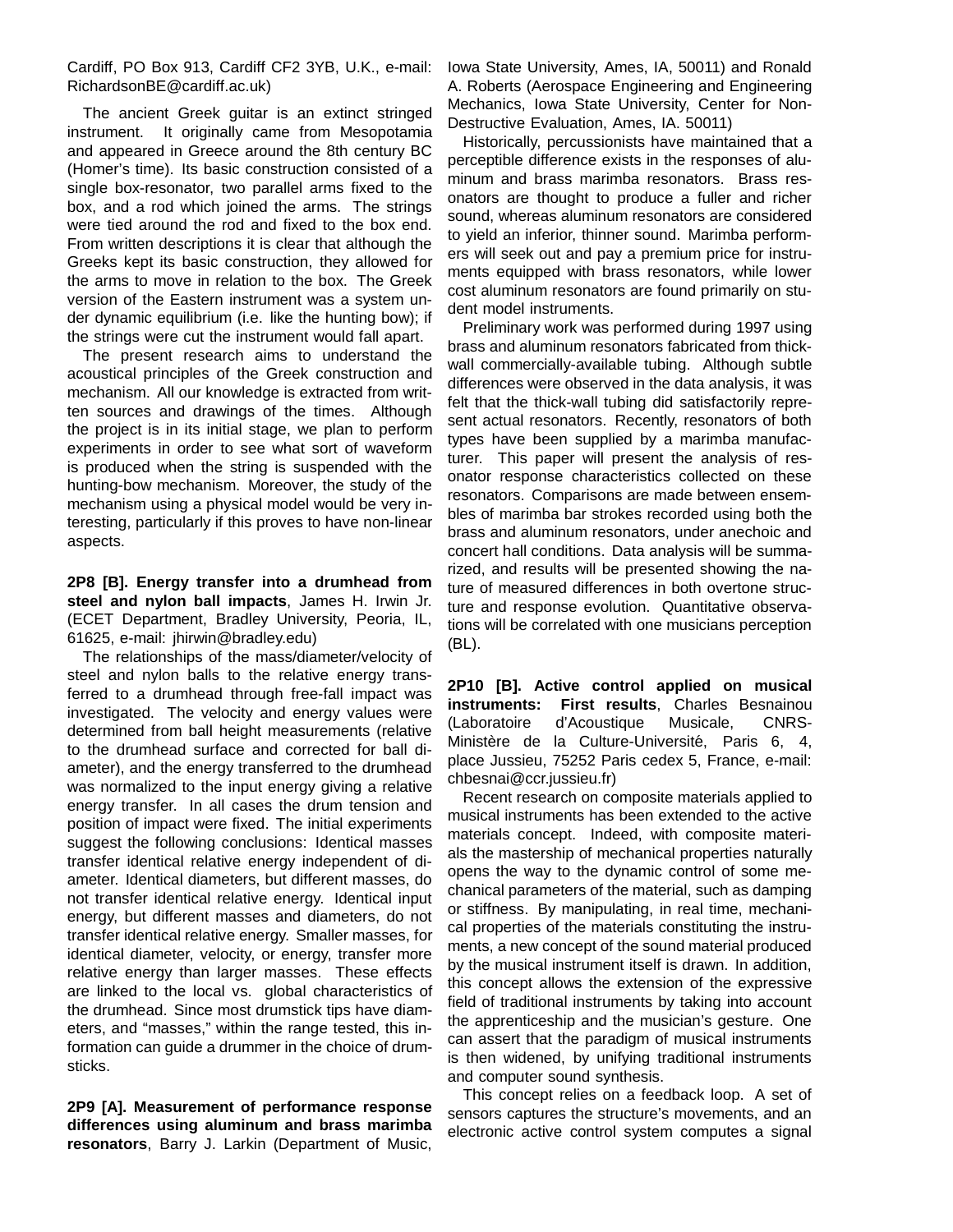for a set of actuators locally injecting forces on the structure so that the behavior and the radiation is then modified.

We shall present different strategies to manipulate mechanical parameters, the Helmholtz resonance, and the coupling admittance between strings and bridge.

### **Sunday Evening, 28 June 1998 2E. Guitars**

#### Antoine Chaigne (Chair), Chapel Theater

#### **6:30 PM [Invited]**

**2E1. The classical guitar: Tone by design**, Bernard E. Richardson (Department of Physics and Astronomy, University of Wales Cardiff, PO Box 913, Cardiff, CF2 3YB, UK, e-mail: RichardsonBE@Cardiff.ac.uk)

One of the most fascinating aspects of the acoustics of stringed musical instruments is understanding how, and to what extent, the maker can control the playing and tone qualities of the completed instrument by active choice of design and selection of materials during construction. This review paper draws together the theories and experiences of acousticians and makers and presents simple physical models to demonstrate the important acoustical parameters of the classical guitar and the traditional and more experimental means by which makers control these parameters.

#### **7:00 PM**

**2E2. The relation of musical acoustics research to guitar design and building**, Gila Eban (22 Licata Terrace, Cos Cob, Connecticut, 06807, e-mail: geguitars@aol.com )

Guitar acoustics research by Caldersmith, Dickens, Richardson, Rossing, and others has been producing results and findings which are increasingly meaningful and relevant to guitar makers. How do guitar makers apply, and benefit from, this new knowledge? How can luthiers do so without frequent access to acoustics laboratories and without the ability to test every stage and aspect of new designs, new materials, and new construction-methods? How can a guitar maker bridge between the observations of musical acousticians and the evaluations, comments, critiques, and demands from players?

An approach I've used successfully in my guitar building, employing a mix of "assimilated" acoustics research-findings, educated guesswork, and "artistic" decisions wherever more than one structure is possible, will be presented.

#### **7:20 PM**

**2E3. Another window on tone? Re-scaling frequency response functions**, Evan B. Davis (8556 Burke Ave. N. Seattle WA. 98103, e-mail: evan.b.davis@boeing.com)

The best-sounding musical instrument is the one designed, built, or otherwise selected by a person who believes they have designed, built, or selected the best-sounding musical instrument. An ability to correlate the perceived tone quality of the finished instrument with a predicted frequency response characteristic would have important artistic and economic benefits. The problem of correlating the frequency response characteristics of a musical instrument with the tone quality of an instrument is greatly complicated by the involvement of the human judges. A first step in correlating sound quality with the frequency response characteristics is to study the frequency responses and then identify parameters which may correlate with perceived sound quality. This parameter identification task is examined by re-scaling the predicted frequency response characteristics using human response "filter".

Guitar frequency responses are reduced to a simple mathematical representation and then these representations are plotted against various frequency and amplitude scales to gain a better understanding of which physical characteristics of an instrument are potential keys to the perceived sound quality of that instrument. The re-scaling process in part confirms previous efforts to correlate frequency response functions and instrument sound quality and raises new questions.

#### **7:40 PM**

**2E4. Using TV holography with phase modulation to determine the deflection phase in a baritone guitar**, Fredrik Engström<sup>1</sup> and Thomas D. Rossing (Physics Department, Northern Illinois University, DeKalb, IL 60115, e-mail: rossing@physics.niu.edu)

Time-average holographic interferometry and TV holography are both capable of mapping eigenmodes in vibrating structures with fine spatial resolution when the damping is small or when the modes are well separated in frequency. However, at a frequency where two or more eigenmodes contribute to the operating deflecting shape, a complicated phase pattern is likely to appear that cannot be resolved. By adding sinusoidal phase modulation to the reference beam with a vibrating mirror, however, it is possible to calculate the relative phase of each point with respect to some reference point on the structure.

We have used this method to map the phase of a baritone guitar top plate at several frequencies where two or more eigenmodes contribute to the response. These maps confirm that phases other than 0 and 180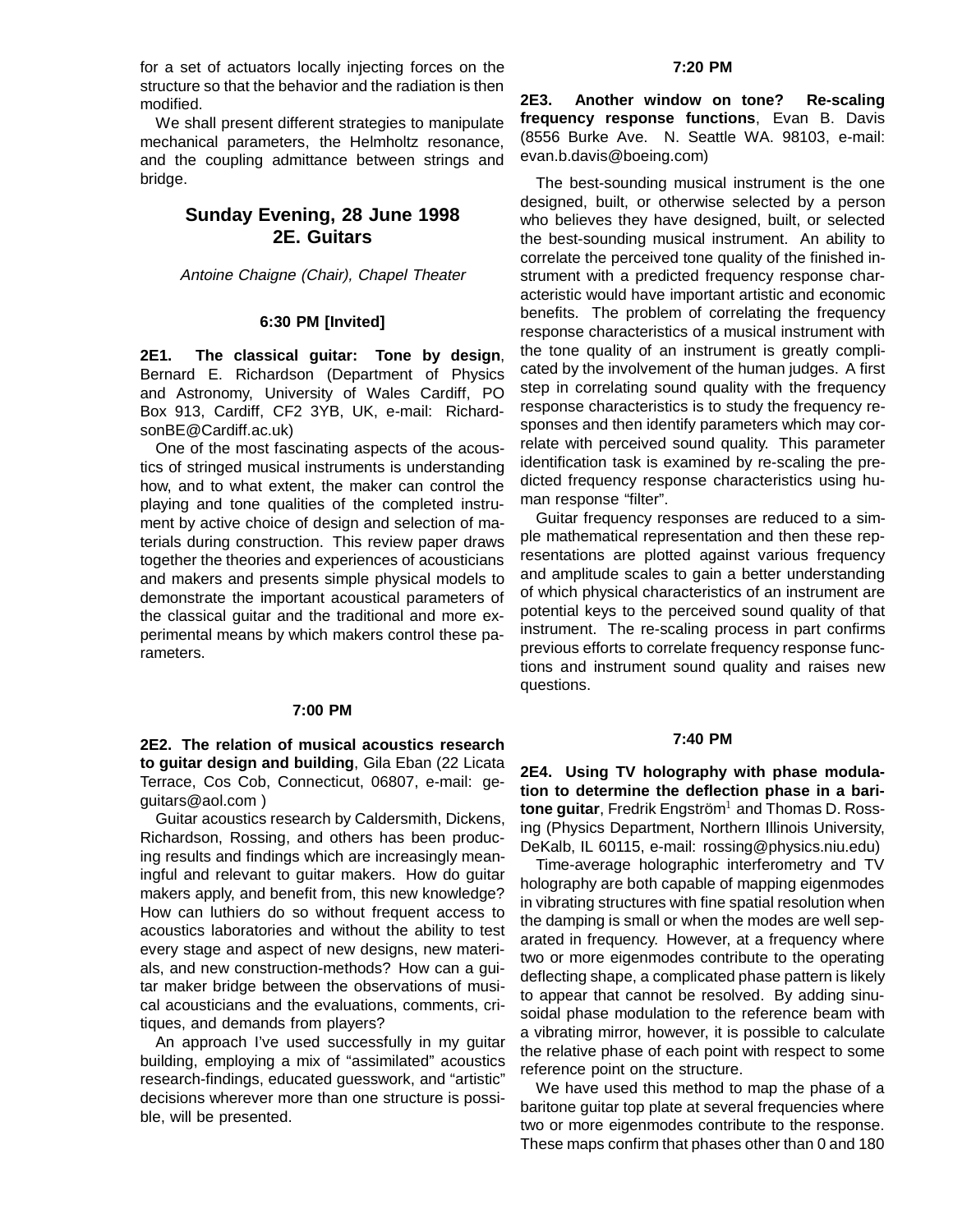degrees occur under these conditions. The effectiveness of various techniques for noise reduction, such as frame averaging, speckle averaging, low modulation pixel reduction, convolution, and median filtering, are discussed.

[1] Permanent address: LuleaUniversity of Technology, Division of Experimental Mechanics, S-971, 87 Lulea, Sweden.

### **Monday Morning, 29 June 1998 3A. Computers and Music**

Xavier Rodet (Chair), Chapel Theater

#### **8:45 AM [Invited]**

**3A1. Vicarious synthesizers: Listening for timbre**, Chris Chafe (CCRMA, Stanford University, Stanford, CA, 94305, e-mail: cc@ccrma.stanford,edu)

The timbre of a synthesized musical sound is usually determined by a group of control parameters, as for example in bowed string models (bow forcevelocity-position), sung vowels (complex vocal tract shape and glottal source) and frequency modulation (modulation index and oscillator tuning ratios). In this work, which concentrates on the bowed string physical model, possible qualities are depicted on a twodimensional map whose axes represent the principle timbral determinants of the synthesis method. Expressive control of timbre in real-time is achieved by navigating the space with a pointing device which includes force-feedback, allowing the musician to feel as well as hear timbral change. Timbral features are displayed to the kinesthetic sense along with the sound's direct (real-time) vibration. At standard MIDI resolution, circa 16,000 tones (the number of grid points in a 127 $\times$ 127 plane) are synthesized and features of their timbral differences displayed haptically. Locations of particular bowed timbres and nearby qualities in their environs are easily learned as well as musically important trajectories.

Timbral nuances in performance have, in the past, been difficult to represent in a meaningful way for synthesis. Using the control matrix described, an analyzer matches timbral expression from digitized performances with trajectories in the plane. After "listening," trajectories can be physically played back on the haptic pointing device while time-varying envelopes control their synthesis in a simulated performance. The synthesist literally has a hand on the recorded performance, vicariously learning how to master timbral nuance on the bowed string synthesizer.

**3A2. Use of truncated infinite impulse response (TIIR) filters in implementing efficient digital waveguide models of flared horns and piecewise-conical bores with unstable one-pole filter elements**, Maarten van Walstijn (Faculty of Music, University of Edinburgh, 12 Nicholson Square, EH8 9DF, Edinburgh, Scotland) and Julius Smith (Center for Computer Research in Music and Acoustics, MS 8180, Music Department, Stanford University, Stanford, CA 94305-8180, email:jos@ccrma.Stanford.edu).

In time-domain modeling of brass instruments, the bell is generally modeled as a lumped reflectance. A straightforward but computationally expensive discrete-time model of the bell is to use its impulse response as a convolution filter. In general, a comparable approximation can be obtained using an IIR filter of a much lower order, but prevalent phase-sensitive IIR filter-design methods perform poorly when applied to an empirically derived bell reflectance. This is due in part to a long, slowly rising, quasi-exponential portion of the time-domain response, arising from the Bessel-like profile of the bell. A truncated growing exponential response can be efficiently and practically devised using previously published but not well known "Truncated infinite impulse response" (TIIR) digital filtering techniques. The main topic of this paper is to propose a new class of computational models for bell reflection transfer functions based in part on TIIR digital filter sections. However, as an additional application of TIIR methods, we discuss also the modeling of piecewise conical bores. In summary, the TIIR modeling approach gives improved efficiency, accuracy and stability over conventional computational models of flared and piecewise conical bores. It is therefore highly suitable for realtime simulations of woodwind and brass instruments.

#### **9:35 AM**

**3A3. Analysis of cymbal vibrations and sound using nonlinear signal processing methods**, C. Touzé and A. Chaigne (ENST, Signal Department, 46 rue Barrault, 75634, Paris cedex 13, France, e-mail: touze@sig.enst.fr, chaigne@sig.enst.fr), T. Rossing (Department of Physics, Northern Illinois University, DeKalb, IL 60115, USA.), and S. Schedin (Division of Experimental Mechanics, Lulea University of Technology, SE-97187, Lulea, Sweden.)

The vibratory motion and the acoustic field of cymbals are presented using general methods and tools of nonlinear dynamical systems. The analyzed signals were obtained from experiments conducted by T. Rossing, A. Chaigne and S. Schedin on a thin crash cymbal, excited by a shaker at its center. By controlling both the excitation frequency and the magnitude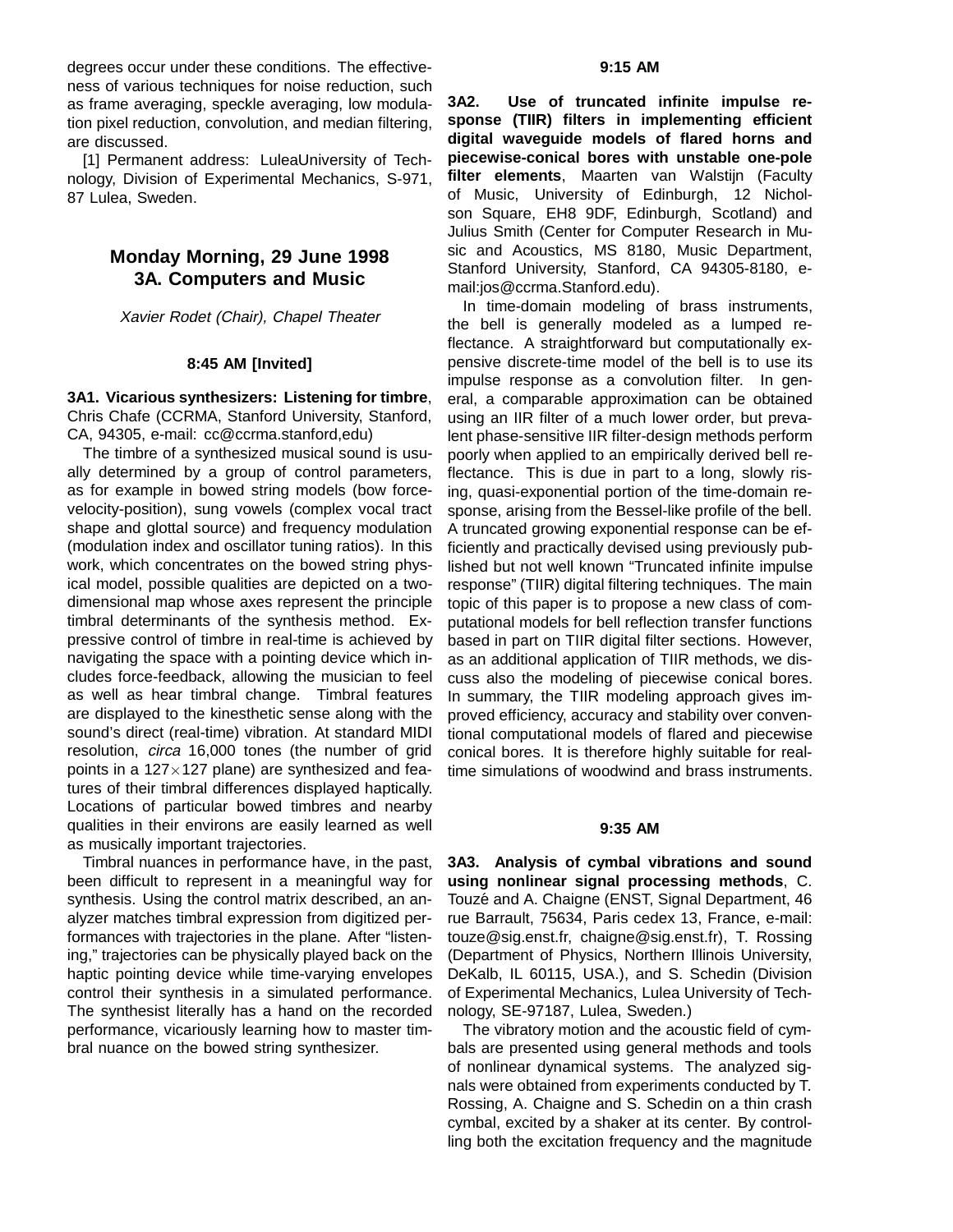of the shaker, transitions from linear to chaotic motion can be observed.

In the initial quasi-linear part of the signals, an analysis based on short time Fourier transform clearly shows successive bifurcations and period doubling. Through comparisons with eigenmodes of the same cymbal measured by C. Wilbur and T. Rossing, it was concluded that the bifurcations occur more easily when the driving frequency is twice an eigenfrequency. In addition, no exact period doubling takes place if the driving frequency has no exact harmonic relationship with the eigenfrequency.

Nonlinear signal processing methods were used for analyzing the chaotic part of the signal. The first step was to reconstruct the dynamics of the system in the state space. Then, using methods of false nearest neighbors and correlation integral, the number of active degrees of freedom has been estimated. This approach should be of help for designing a time-domain model of cymbal sounds.

#### **9:55 AM**

**3A4. A database of measured musical instrument body radiation impulse responses, and computer applications for exploring and utilizing the measured filter functions**, Perry Cook (Computer Science Department, Princeton University, 35 Olden St., Princeton, NJ, 08544-2087, email: prc@cs.princeton.edu) and Dan Trueman (Music Department, Princeton University, Woolworth Music Center, Princeton, NJ, 08544-1007)

Directional impulse responses were collected for a number of stringed instruments, including acoustic guitar, mandolin, violin, and Hardanger (Norwegian folk) fiddle. Impulse responses were recorded simultaneously from 12 microphones spaced uniformly at the vertices of an icosahedron, both with a human player holding the instrument, and with the instrument suspended without being held by the player. The instrument position was adjusted by small angles, and more impulse responses were recorded, resulting in a total of 72 impulse responses for each instrument. The impulse responses were factored into the main Helmholtz cavity resonance, the top plate wood resonances, and the remaining impulse response samples (residual).

A software workbench was created which allows virtual microphones to be placed around an instrument, and then allows signals to be processed through the resulting derived transfer functions. Signal sources for the application include MIDI controlled plucked and bowed string physical synthesis models, or any external sound source. Instrument body transfer characteristics can be parametrically edited, adjusting body size, main resonances, etc. Applications of the database and application software have

included adding directional radiation models to physical models for virtual reality and composition, and adding more realistic body resonances to electronic stringed instruments for real-time performance.

#### **10:15-10:45 AM, Break**

### **Monday Morning, 29 June 1998 3B. Woodwinds**

Douglas Keefe (Chair), Chapel Theater

#### **10:45 AM [Invited]**

**3B1. Reed triggering in cylinders and cones**, William J. Strong (Department of Physics and Astronomy, Brigham Young University, Provo, UT, 84602, e-mail: strongw@acoust.byu.edu)

Members of the clarinet family have approximately cylindrical bores. Members of the saxophone and double-reed families have approximately conical bores. A positive pressure pulse introduced at the reed (closed) end of a cylinder makes two round trips from the reed to the open end of the bore and back before triggering the reed to open. A positive pressure pulse introduced at the reed end of a cone makes only one round trip before triggering the reed to open. (Because of this behavior conical bore instruments are sometimes described in terms of a doubly closed cylinder.) Computer simulations are being run for models in which a mouthpiece with a single reed is attached to either a cylinder or a cone. The impulse response at the reed is obtained from an inverse Fourier transform of the input impedance of the mouthpiece plus bore. The impulse response is convolved with the reed aperture airflow to obtain the mouthpiece pressure driving the reed. Waveforms resulting from the simulations include blowing pressure, mouthpiece pressure, radiated pressure, reed displacement, and reed aperture airflow. Audio recordings of the radiated pressure will enable listeners to hear the outputs of the quasi-instruments.

#### **11:15 AM**

**3B2. Recorder windway profile: Influences on sound production**, C. Segoufin, B. Fabre, and M.P. Verge (LAM Case Courrier 161, Université Paris 6, 4 place Jussieu, F-75252 Paris Cedex 05, France, e-mail : segoufin@ccr.jussieu.fr) and A. Hirschberg and A.P.J. Wijnands (Eindhoven University of Technology, W&S 054, Postbus 513, NL-5600 MB Eindhoven, The Netherlands)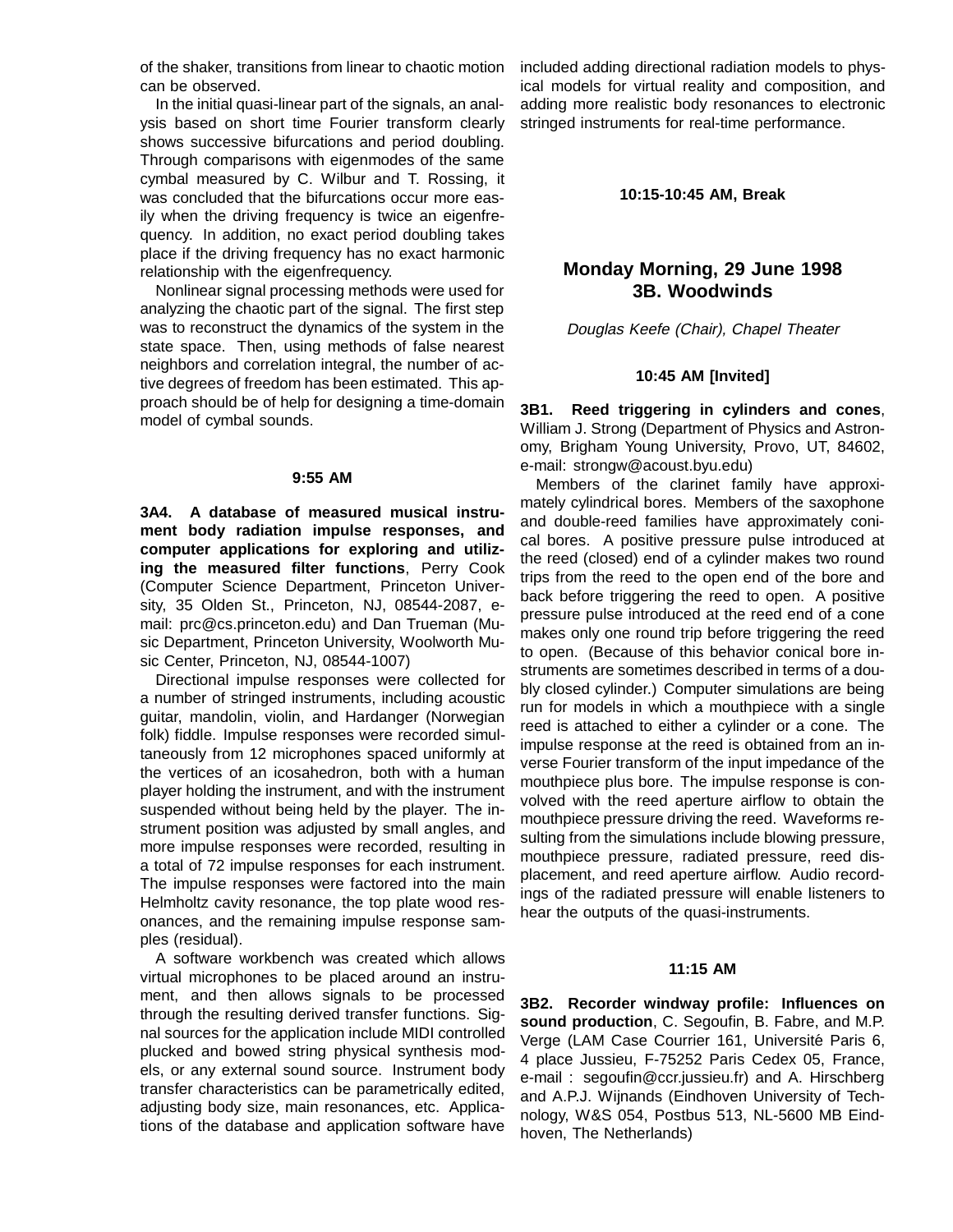According to recorder makers, the longitudinal profile of the windway of the instrument is crucial to the playability as well as the sound quality of the instrument. During attack transients, the mass of air in the windway is responsible for inertia limiting the rise time of the jet velocity: a shorter windway yields a faster jet formation affecting the transient behavior of the pipe. During steady-state, the shear layers bounding the jet are affected by the windway profile. As shown at first by Rayleigh, reducing shear layer thickness increases the frequency for maximum jet instability. In a uniform section windway, calculations assuming a linear velocity profile show that the longer the windway is, the wider the shear layers are, up to the critical length for which a Poiseuille flow is reached. Recorder windways show a converging profile that tends to reduce the shear layer thickness.

We present experimental data related to theory for different windway profiles. When the windway is shortened, steady-state measurements show an increase in higher harmonic content, while transient behavior shows a steeper rise resulting in a dominance of higher oscillating modes of the resonator during transients.

#### **11:35 AM**

**3B3. Experimental determination of the influences of bore perturbations on resonance frequencies of woodwind instruments**, Cornelis J. Nederveen (Acacialaan 20, 2641 AC Pijnacker, The Netherlands, e-mail: cinederv@xs4all.nl) and Jean-Pierre Dalmont (Laboratoire d'Acoustique, Université du Maine, 72017 Le Mans Cedex, France)

Local perturbations (bends, side holes) in the bore of wind instruments induce local changes in compliance and inertance, causing changes in the resonance frequencies. The extra compliance is proportional to the extra volume and is found from accurately determining the dimensions. The extra inertance is related to a certain fraction of the extra volume, the magnitude of which is the subject of the present investigations. In the measurement assembly, the perturbation is situated in between two equally long straight cylinders closed at their ends. The resonance frequencies of the first six modes are measured. The dimensions of the perturbation are chosen small with respect to the wavelength, so the effect of the perturbation can be considered to be an extra compliance in even modes and an extra inertance in odd modes. Depending on the particular inertance term to be studied, the cylinder axes are coinciding (series-hole inertance), at right-angles (shunt-hole inertance) or parallel (180 degree bend). Precautions were taken to minimize disturbing influences of temperature unevenness, wall damping, and dimensional inaccuracies. Results appear consistent with theoretical expectations within measurement inaccuracies.

**3B4. Model of the vibroacoustic behavior of a clarinet**, F. Gautier and N. Tahani (Institut d'Acoustique et de Mecanique, Laboratoire d'Acoustique de l'Université du Maine, UMR, CNRS 6613, Av. O. Messiaen, 72085 Le Mans Cedex 9, France, e-mail: gautier@laum.univ-lemans.fr)

The influence of the wall vibrations of a musical wind instrument on tone quality remains an open question. In order to quantify the effects of these vibrations, a model of the vibroacoustic behavior of a simplified instrument (clarinet-like instrument) is proposed. The reed, which is represented by mechanical and acoustical harmonic sources, excites a thin cylindrical shell, filled and surrounded with air. The sound radiation due to wall vibrations has two origins, which are decoupled in the model making use of artificial baffles. The first one corresponds to the direct radiation of the shell in the external fluid. The second one is created by the internal radiation of the shell, which is then radiated outside the tube through its open end. Three kinds of vibroacoustic couplings are involved in this situation: structure/internal fluid, structure/external fluid, and inter-modal acoustic coupling due to sound radiation at the open end of the duct. A modal formulation of the problem is proposed which takes into account these three couplings. The discrepancies between the sound power radiated from the open end when the tube vibrates and when it is rigid are exhibited and interpreted in term of acoustic resonance frequency shifts due to wall vibrations.

### **Monday Afternoon, 29 June 1998 3P. Poster Session**

#### Woodpecker Room

Authors of 'A' abstracts are at their poster from 1:45-3:00 PM, and authors of 'B' abstracts are at their posters from 3:00-4:15 PM. Authors assemble posters from 1:15-1:45.

**3P1 [A]. The influence of the mouthpiece on the timbre of cup-mouthpiece wind instruments**, H. A. K. Wright and D. M. Campbell (University of Edinburgh, Dept. of Physics and Astronomy, King's Buildings, University of Edinburgh, Mayfield Road, Edinburgh, EH9 3JZ, UK, e-mail: Howard.Wright@ed.ac.uk)

The perceived timbre of cup-mouthpiece wind instruments may be altered significantly when different mouthpieces are used. Greater understanding of the way in which timbre is influenced by mouthpiece shape requires knowledge of (i) the features of the sound to which the ear-brain system is particularly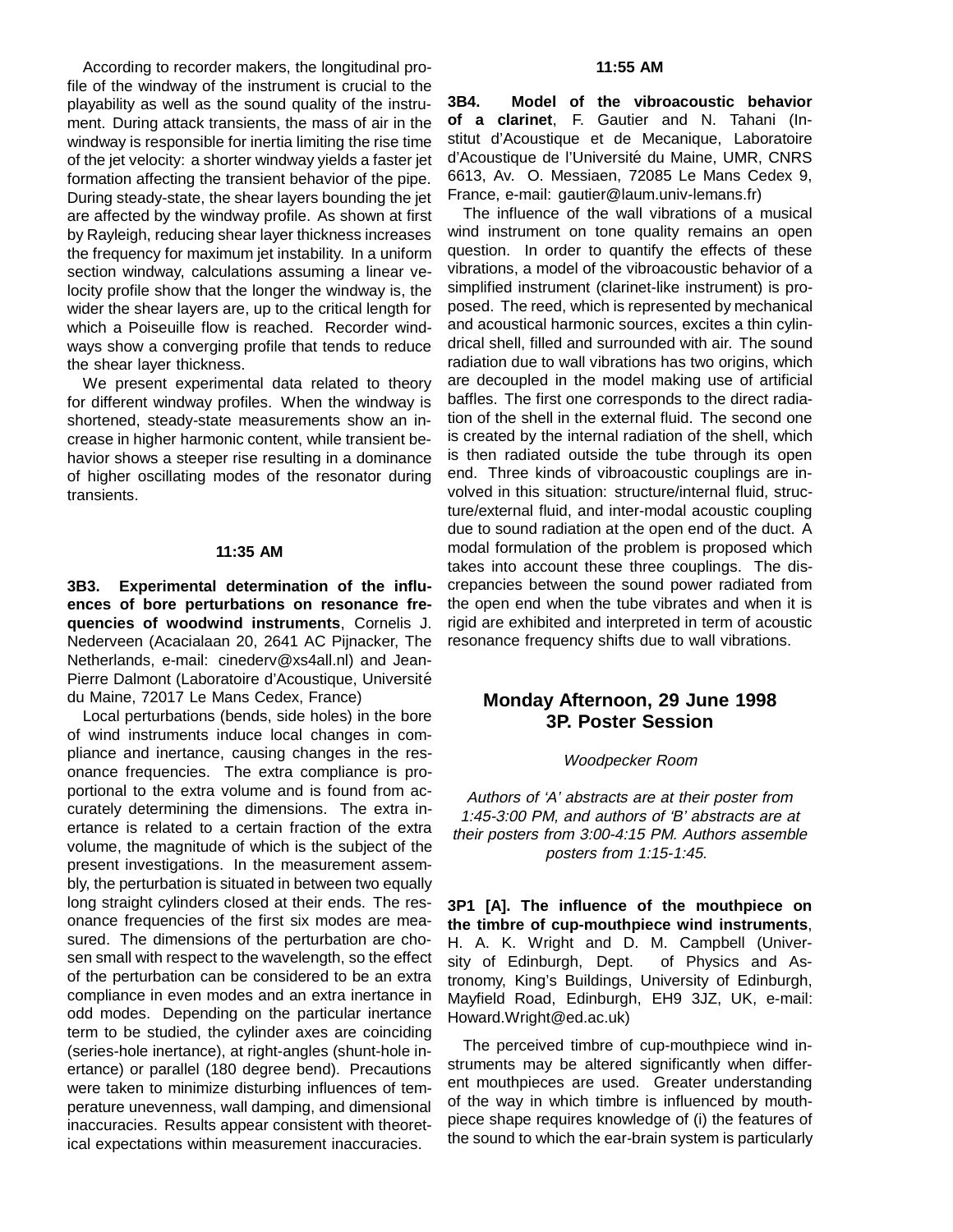sensitive, and (ii) the way in which the mouthpiece design affects those features. This paper concentrates primarily on the first aspect.

Recordings of trumpet and cornetto notes were made using several different mouthpieces. The notes were processed to produce steady-state sounds of equal loudness which were used in psychoacoustical listening tests to evaluate the perceived differences in timbre associated with a change in mouthpiece.

As expected, changes in the amplitudes of the partials account for much of the perceptually significant information. However, the effect on perceived timbre of a change in partial amplitude depends, to some extent, on the change in the overall profile (shape) of the harmonic spectrum. In addition, non-harmonic, noise-like components of the sound play a perceptually significant role.

Further psychoacoustical tests were carried out using resynthesized and filtered versions of the recorded sounds to quantify the effects on perceived timbre of controlled changes to the harmonic and nonharmonic components of the sound.

**3P2 [B]. Wind instrument body vibrations and their contribution to the sound field**, P. L. Hoekje and Andrew Morrison (Physics Dept., Univ. of Northern Iowa, Cedar Falls, IA, 50614-0150, e-mail: hoekje@uni.edu).

The vibrations of the body of a wind instrument contribute a small but potentially perceptible component to the instrument's sound field. These vibrations have implications both for the tone color in the radiated field and for feedback to the sound production mechanism. Holographic interferometry shows that an isolated trombone bell has several resonances below 1000 Hz, but the density of states is much greater at frequencies above 2000 Hz. Many of these modes exhibit symmetric vibration patterns that result in little or no radiation at low frequencies due to acoustic short-circuiting. However, radiation efficiency is improved at higher frequencies or when the vibration pattern is asymmetric. Mapping of the acoustic intensity in the near field reveals power flow in a closed vortex when two modes of the same symmetry are slightly detuned, and confirms outward power flow for asymmetric modes. Finite element analysis modeling is used to predict the effects of adding structural elements, such as the bell rim or braces, which can shift individual modes either up or down in frequency and can introduce asymmetries. [Supported by the Carver Foundation]

**3P3 [A]. Sounding mechanism of a cylindrical air column blown with the clarinet mouthpiece**, Taka'aki Tachibana and Ken'ichiro Man'syo (The Physics Laboratories, Kyushu Institute of Technology, Kawazu 680-4, Iizuka Fukuoka-ken 820, Japan ), Ken'ichi Onodera (Institute of Applied Physics,

University of Tsukuba, Tsukuba, Ibaraki-ken 305, Japan), Kin'ya Takahashi (The Physics Laboratories, Kyushu Institute of Technology, Kawazu 680- 4, Iizuka Fukuoka-ken 820, Japan, e-mail: takahasi@poincare.mse.kyutech.ac.jp), and Tohru Idogawa (Saitama Institute of Technology, 1690 Husaiji Okabe-machi, Ohsato-gun Saitama-ken, 369-02, Japan )

We have investigated experimentally and numerically the sounding mechanism of a simplified clarinet which is a cylindrical pipe fitted with the clarinet mouthpiece. First, by using the artificial blowing technique, it has been found experimentally that the simple system has basically the same sounding mechanism as that of the clarinet; various periodic and quasi-periodic sounds are emitted, among which the lowest pitch is  $\mathrm{C}_3^{\#}$ , and the associated hysteretic transitions are observed between them, when the blowing pressure is increased and decreased under the same lip adjustment. Next, our system has been simulated by the model of Schumacher (Acustica **48**, 71-85, 1981), in which we have assumed a reflection function consisting of two inverted peaks; the dominant one is the reflection from the open pipe-end and the other originates from the bore shape of the mouthpiece. This numerical model well reproduces periodic and quasi-periodic air-column vibrations as well as the hysteretic transitions similar to those observed by experiments. Our results strongly suggest that the sound wave reflection inside the mouthpiece is one of the essentials of the woodwind sounding.

**3P4 [B]. Acoustical comparison of bassoon crooks**, D. B. Sharp, T. J. MacGillivray, J. M. Buick and D. M. Campbell (Department of Physics and Astronomy, The University of Edinburgh, The Kings Buildings, Mayfield Road, Edinburgh, EH9 3JZ, UK, e-mail: d.b.sharp@ed.ac.uk)

The effect of the crook on a bassoon's playing characteristics has long been considered as particularly significant. In this paper, pulse reflectometry is used to obtain internal bore profiles of a selection of bassoon crooks. The accuracy of the technique enables differences of the order of 0.1mm in the radii of the different crooks to be measured. In an attempt to understand how a crook's profile affects its acoustical properties, two impedance measurements were carried out on each crook. The first measurement was taken on the unattached crook, and the second was taken on the crook coupled to a reference bassoon. The results are presented and discussed. The importance of a crook's capillary hole is also investigated by carrying out impedance measurements on the same crook, both with and without its capillary hole blocked.

**3P5 [A]. Towards a local theory of reverberation: Monitoring the behavior of energetic quantities during the sound decay within a**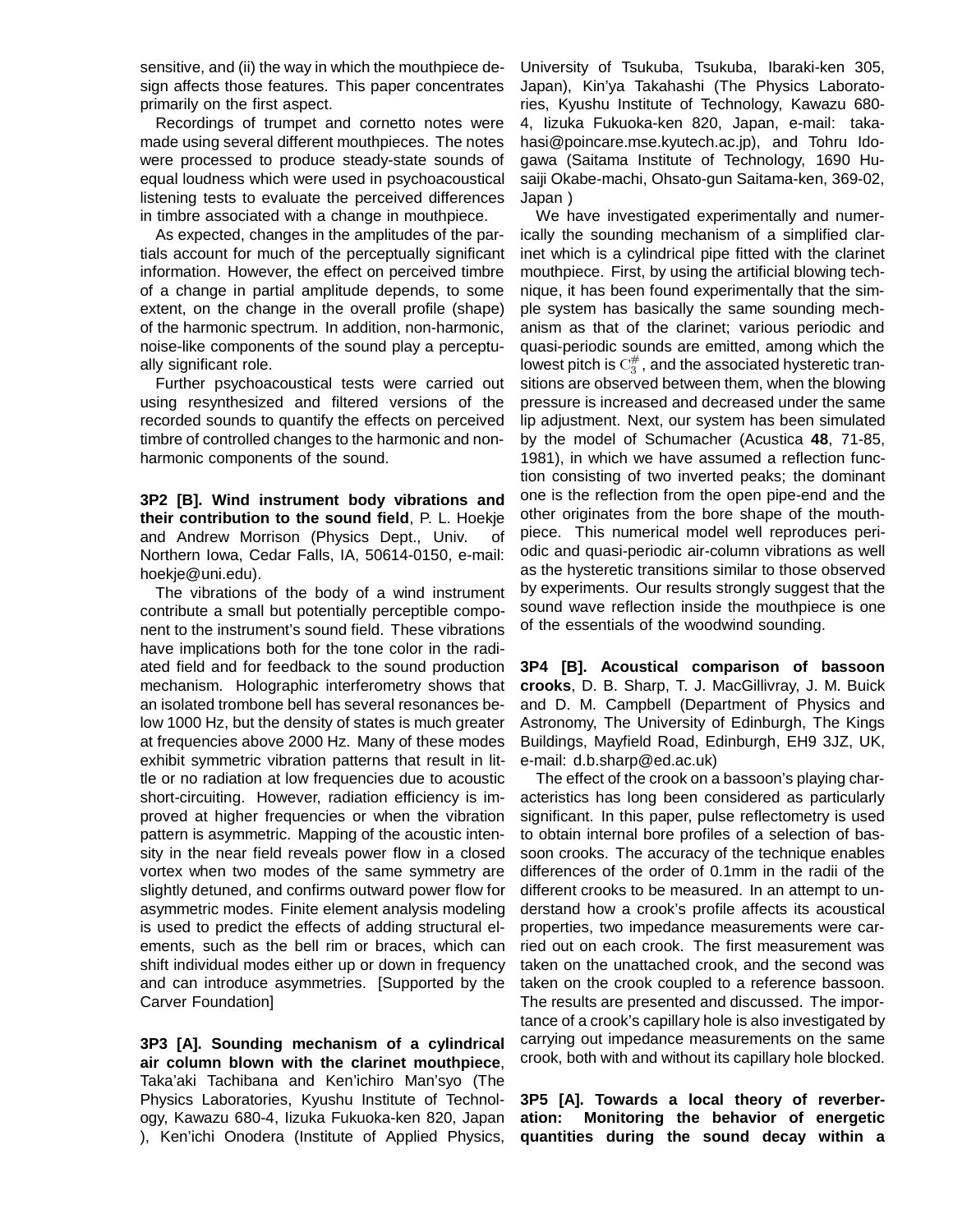**pipe**, Domenico Stanzial (CIARM-CEMOTER, National Research Council of Italy, v. Canal Bianco, 28, I-44044 Cassana - Ferrara, Italy, email: stanzial@cemoter.bo.cnr.it) and Davide Bonsi (CIARM Physics Department, University of Ferrara)

The consideration that the perception of the reverberation of sound must depend only on the local properties of the acoustic field seems to be an absolutely obvious one. Usually, however, the only behavior which is monitored during the sound decay is that of the sound pressure, and only recently a "couple" of sound pressure decays (the so called binaural impulse responses) are widely used for the auralization process. Thus the perceptual evidence that acoustical information is better simulated by means of binaural technology is nowadays a matter of fact. In spite of this, no serious attempt has been made to reformulate the theory of sound reverberation on a local basis. Questions concerning the decay of sound energy density and its relationship to the transient behavior of the sound energy flux are not yet well understood, and certainly this acoustical topic is a very hot one. As an experimental basis for the formulation of a local theory of sound reverberation, this paper reports some measurements which have been accomplished within a 4-m long square pipe arranged with different absorbing conditions during an MLSSA-simulated sound decay. Besides the sound pressure, also the particle velocity and other classical and newly-defined intensimetric quantities have been monitored. In particular, the true decays of the sound energy density, as well as those of its kinetic and potential part, are graphically rendered.

**3P6 [B]. The effect of design on the tone and response of clarinet mouthpieces: The use of PC based wave analysis as an aid to design, comparison with empirical results**, Edward Pillinger (London Guildhall University, Musical Instrument Technology, 41-71 Commercial Road, London E1 1LA, England, e-mail: EdPillinger@compuserve.com)

Part of my research has been to find inexpensive PC-based sound analysis packages to help define what effect incremental changes to any of the parameters inherent in the design of clarinet mouthpieces have on the harmonic structure of the sound.

This research was undertaken from the standpoint of a performer/maker (I have been a professional clarinetist for 25 years and now also make mouthpieces), and whilst a basic understanding of the physics of acoustics has been essential, I have not set out to present any findings in the form of mathematical models. My aim has been to better understand how the various operating systems of the mouthpiece interact (reed, lay, tone chamber and bore) and how it might be possible to adjust the shapes to move the tone towards or away from tone associated with a specific school of playing.

The importance of the body of a clarinet cannot be underestimated but the mouthpiece is arguably even more crucial. The tone of a good clarinet will be ruined by a poor mouthpiece, whilst that of an indifferent instrument can be vastly improved with a fine mouthpiece. Technicians at the clarinet makers Wurlitzer in Germany maintain that it is impossible to produce German tone from a Boehm clarinet simply by substituting a German style mouthpiece. However, early recordings of Boehm clarinettists (1900- 1930s) demonstrate how players such as Charles and Haydn Draper could produce a pure, dark, tone (not unlike some modern German players) on Boehm clarinets based on Martell designs. Examination of the mouthpieces used by these early players reveals bore, tone chamber and lay profile dimensions quite different from the more usual, present day, French style mouthpieces, but having some similarities with certain German styles.

I conducted an extensive survey of mouthpieces presently available and these were measured and tested. Analysis methods and techniques were refined as well as experimentation with different ways of presenting the data e.g. FFT spectra, formant waves, and tristimulus graphs.

An artificial embouchure was constructed in order to control and monitor all playing parameters. Much was learnt from this device which performed so well, as to bring into question the effect, if any, of the shape and resonances of the vocal tract on overall tone.

As the resources for most instrument makers and repair workshops are limited, I am interested in finding economical ways to analyze the tone produced by different set-ups. I have experimented with inexpensive PC based methods and my findings will be discussed in the paper.

**3P7 [A]. More measurements of energetic parameters of the sound field inside and outside an open organ pipe**, Domenico Stanzial (CIARM-CEMOTER, National Research Council of Italy, v. Canal Bianco, 28, I-44044 Cassana - Ferrara, Italy, e-mail: stanzial@cemoter.bo.cnr.it) and Davide Bonsi (CIARM Physics Department, University of Ferrara) and Nicola Prodi (CIARM Engineering Department, University of Ferrara)

The average energy transfer in a stationary sound field is properly described by two quantities: the radiant intensity and the oscillating intensity. In fact, along with the net propagation given by the usual time-average energy flux, it is necessary to consider a quantity which accounts for that part of energy which oscillates locally. The interplay of these two effects is also fundamental for understanding how an acoustic source, like a musical instrument, generates sound in the environment. From this point of view, the organ pipe gives us the opportunity to analyze the properties of the acoustic energy transfer with respect to the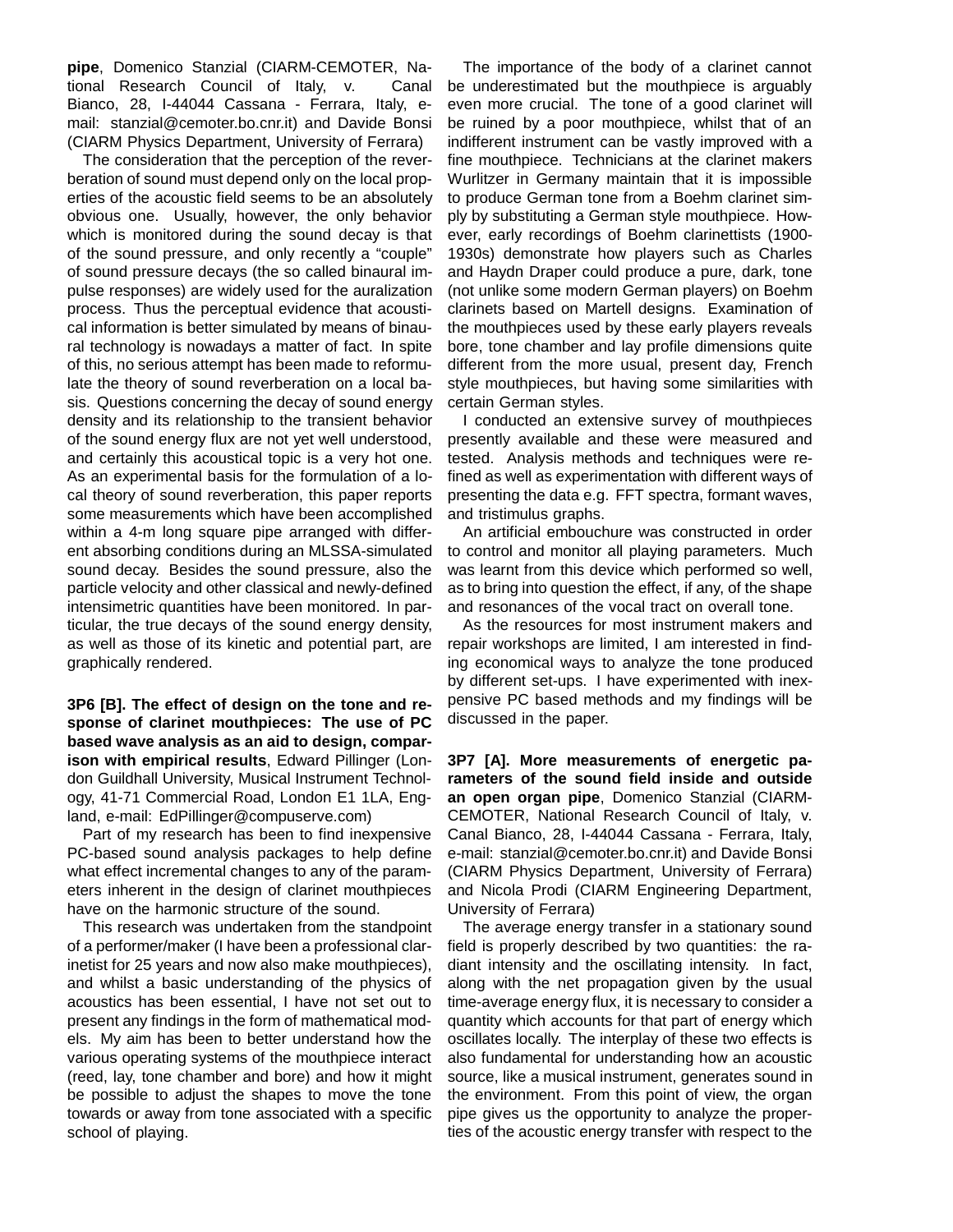boundary conditions. For instance, it can be easily seen that the nature of the sound field changes from oscillating-like to radiating-like when passing from the inside to the outside of the pipe. Following a previous work (ISMA97), we present and discuss a set of new measurements performed on an open organ pipe by means of an intensity meter specially constructed for evaluating the oscillating part of the sound intensity.

**3P8 [B]. Oscillations of reed-like cylindrical instruments: transition between "cooperating" modes and "non-cooperating" modes**, Jean Kergomard and Joël Gilbert (Laboratoire d'Acoustique de l'Université du Maine UMR CNRS 6613, Avenue Olivier Messiaen, 72085 Le Mans Cedex 9, France, e-mail: kergo@laum.univ-lemans.fr)

"At these [high] frequencies the air column has changed from a resonator [at low frequencies] into a sort of megaphone ...": so Benade (1976) explained what happens at frequencies for which no air-column resonances occur. Recent results allow further understanding of the transition between low and high frequencies with respect to the dissipation mechanism. If no losses are taken into account in the resonator, a well known solution for the steady-state regime is a square signal, the spectrum being independent of the excitation level. If losses are taken into account, at the limit of the oscillations threshold, Grand et al. (Acta Acustica, 1995) have shown that the amplitude of the lower harmonics is determined with respect to the nonlinear characteristic of the excitation and the value of the input impedance.

Using the harmonic balance technique, the transition between these two extreme cases is analyzed: for a given thermoviscous loss factor, the relation between a transition frequency and the blowing pressure is discussed, and the influence of dispersion is examined. The analysis is made using a simple model including three dimensionless parameters (Kergomard, Mechanics of Musical Instruments, Springer, 1996). Musical consequences are discussed.

**3P9 [A]. Standard and inverted Helmholtz motion in conical woodwinds**, Jean-Pierre Dalmont and Joël Gilbert (Institut d'Acoustique et de Mecanique, Laboratoire d'Acoustique de l'Université du Maine, UMR CNRS 6613, 72085 Le Mans Cedex 9, France, e-mail: dalmont@laum.univ-lemans.fr)

The motion of the reed in woodwinds can be regarded as an analogue to the motion of the contact point between the bow and the string (J.P. Dalmont and J. Kergomard, Proceedings of the ISMA95, Dourdan, France, 114-120, 1995). In the so called Helmholtz motion, schematically two states alternate: a short slipping episode and a longer sticking episode. An inverted scheme in which a long slipping episode is followed by a short sticking episode is theoretically possible but never observed (G. Weinreich

and R. Caussé, JASA 89 887-895, 1991). In conical woodwinds, in a standard regime, a short closed episode is followed by a longer open episode. An inverted Helmholtz motion has been observed, and the aim of this paper is to study this particular regime. This regime is stable, and the input pressure signal is very similar to the standard one, but it is naturally inverted, and the mouth pressure is more than twice as important for the same input pressure level. The two regimes have been theoretically predicted using the harmonic balance technique based on measured input impedances of a saxophone (J. Gilbert et al., JASA **86**, 35-41, 1989). Comparison between experimental and theoretical results will be presented.

**3P10 [B]. Beats in piano sounds and short time Fourier transform**, L. Rossi and G. Girolami (URA 2053 CNRS, SDEM, Equipe Ondes et Acoustique, Université de Corse, Faculté des Sciences, BP 52, 20250 CORTE, France, e-mail: lrossi@univ-corse.fr)

The aim of this paper is to show that variations of instantaneous frequency (IF) lead to changes in FFT bin numbers when using a Short-Term Fourier Transform (STFT) to find the partials of piano notes. Most musical signal identification algorithms use spectral information, and the positions of a note's partials in the frequency domain are important in determining the fundamental frequency. The identification of the fundamental frequency of musical signals is a difficult task especially because of the non-stationary comportment of these signals. In the particular case of piano sounds, and due to beats, the partials of notes can exhibit important amplitude and instantaneous frequency variations with time. The STFT is often used to process musical signals. The temporal resolution is obtained by the use of a window which is translated on the temporal signal, and a FFT is carried out on the weighted signal. When the window includes a minimum of the amplitude of a partial, the FFT bin number associated with the frequency of this partial is different from the number obtained with a window containing a maximum of the amplitude. This phenomenon must be taken into account when devising an identification procedure.

**3P11 [A]. Real-time computer modeling of woodwind instruments**, Gary P. Scavone (Center for Computer Research in Music and Acoustics, Department of Music, Stanford University, Stanford, CA, 94305, e-mail: gary@ccrma.stanford.edu)

This paper presents a digital waveguide woodwind instrument model which incorporates improved articulation and dynamic tone hole state controls. This model is implemented in a cross-platform, real-time computer programming environment. A new wind controller created to control the woodwind model is also presented. Digital waveguide tone hole modeling techniques [Scavone, 1997] are implemented for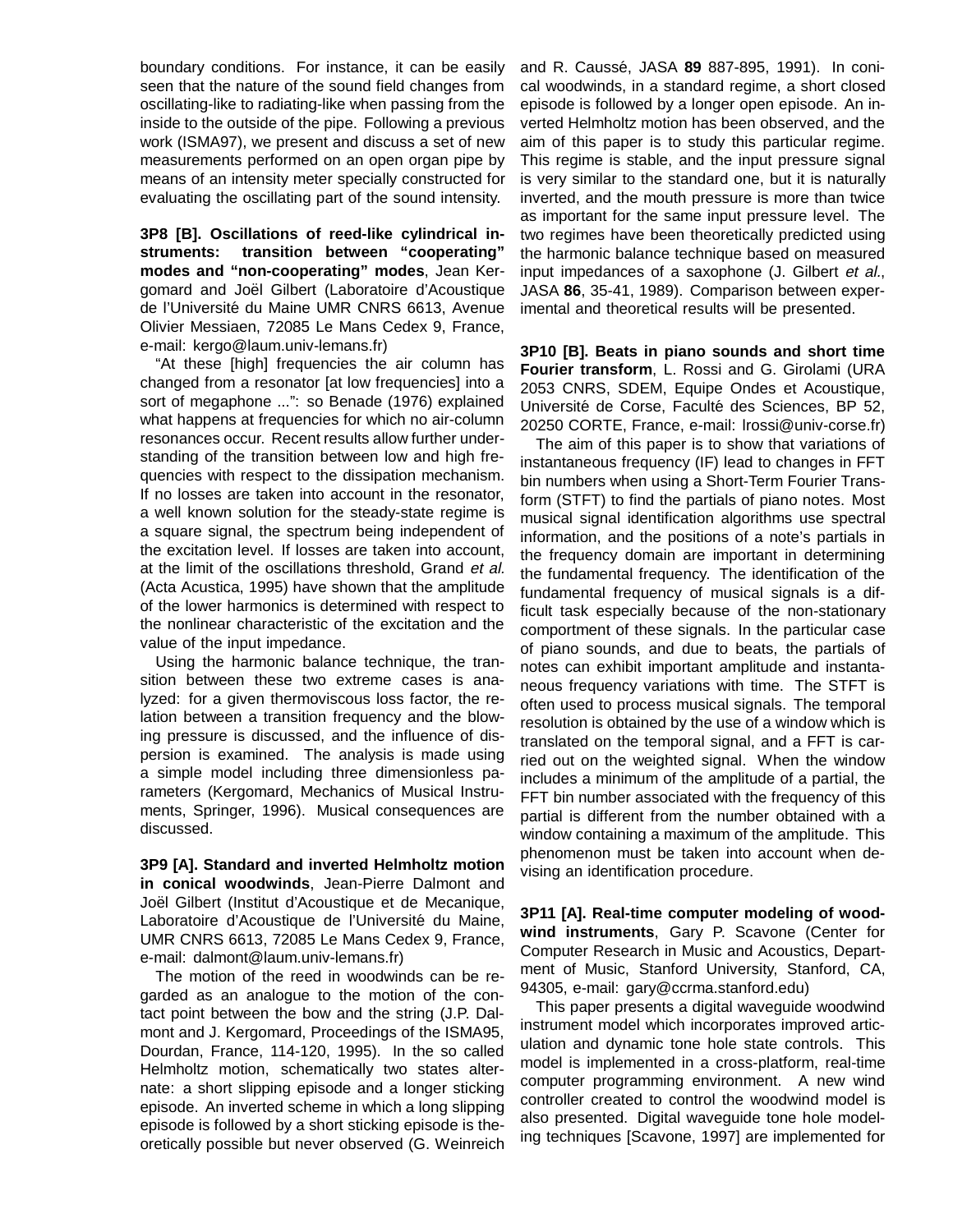real-time dynamic tone hole state modification. This computer model seeks a balance between accuracy of acoustic principles and simplifications for the sake of real-time processing efficiency. Issues regarding control of computer-based real-time physical models are discussed and a scheme is presented to allow non-traditional fingerings and "continuous" tone hole control between open and closed states.

**3P12 [B]. The sound quality of Dutch wind instruments from the baroque period: The results**, Rob van Acht (Haags Gemeentemuseum, The Hague, Music Department, and the Royal Conservatory, Institute of Sonology, The Hague, The Netherlands)

The sound analysis of Dutch baroque wind instruments was the subject of this study. Wind instruments from the collection of the Haags Gemeentemuseum were played, and the resulting sounds were analyzed. The points of departure were presented at the ISMA in Edinburgh in 1997. The instruments were played by baroque specialists Wilbert Hazelzet, Piet Dhont, and Eric Hoeprich. Sound analyses yielded the following results: The pitch of Dutch oboes of the period, for instance, lies between 409 and 413 Hz for A1. On average, the tuning conforms with meantone temperament for the tones C through A. In the spectrum of the six types of wind instruments: recorder, traverso, baroque oboe, clarinet, bassoon, and baroque rackett, the odd harmonics 3, 5 and 7 were stronger than in modern wind instruments. The exception was Philip Borkens' clarinet of about 1720, which had a slightly sharper timbre. For all these instruments, the deviation of harmonicity in the attack was very different. The differences are shown in a few examples. Generally speaking, Dutch baroque wind instruments have a distinctive tone character.

**3P13 [A]. Long-term stability of listening strategies determined by MDS**, Kristin Precoda and Teresa H. Meng (Stanford University, Dept. of Electrical Engineering, e-mail: precoda@leland.stanford.edu)

Multidimensional scaling analyses have been used in a variety of studies of listener strategies in the perception of sound quality of instrumental music (e.g. Serafini 1995 on timbre perception, Gromko 1993 on differences between expert and novice listeners, Nakajima et al. 1988 on perception of dynamic pitch). But how stable over time are the perceptual strategies found in this way? To answer this question, three listeners with different levels of musical expertise judged the similarity of all pairs of fifteen signals, an original and fourteen generated by different audio compression algorithms, for each of two samples of music (solo violin and solo flute). The same listeners repeated the experiment approximately one year later.

An individual-differences multidimensional scaling analysis for each instrument included the two timeseparated sessions for the three listeners. The strategies used in each session were compared by the conventional method of calculating angles between weight vectors in subject space. Individual listeners' ratings within each session were reliable at well above chance levels, but within-listener variation in strategy over time was not significantly smaller than between-listener variation. Implications and possible effects of analysis method, listener expertise, and task will be discussed. [Work supported by JSEP.]

**3P14 [B]. Temporal and spectral features for musical instrument identification**, Judith C. Brown (Physics Department, Wellesley College, Wellesley, MA 02181 and MIT Media Lab, Cambridge, MA 02139, e-mail: brown@media.mit.edu)

Recent results on computer recognition of musical instruments (J.C. Brown, "Cluster-based probability model for musical instrument identification," JASA May 1997; J.C. Brown, "Musical instrument identification using cepstral coefficients as features," submitted to JASA) using cepstral coefficients as features have been very successful in distinguishing the oboe and saxophone. Similar calculations in the time domain using autocorrelation coefficients as features have been carried out for comparison. Approximately 30 samples of duration 2-10 s of each of the instruments comprise the test set. The training set consists of longer segments of approximately 1 min duration. Fifty autocorrelation coefficients covering the range of frequencies 200 Hz to 11025 were calculated for each of the sounds. The training data were summarized by a cluster analysis with Gaussian probability density functions formed from the mean and variance for each of the clusters. The probability of belonging to each of the two classes was then calculated for the test sounds, and a Bayes decision rule was invoked to assign them to one of the classes. Results indicate that the spectral domain is better suited for automatic recognition of musical instruments.

**3P15 [A]. Taking the fifth (and the fourth): An affirmation of the age-old belief in a mathematical link between music and nature**, Helen Pearson Fowler (1 Battle Square, Apt. 1201, Asheville, NC 28801, e-mail: bradypf@cphl.mindspring.com)

It is the cumbersomely large ratios of the perfect 5th series, geometrically multiplying as powers of three: 3-9-27-81- 243-729, which can be reduced to an open-ended series of ordinal numbers that perfectly correlate with the most familiar intervals. These "sign," "serial," or "S ratios" for the 2/1 Octave, 3/2 Perfect 5th and 4/3 Perfect 4th, for example, are zero, +1 and -1. These are followed by +2 through +5 for the majors and minors; and then by +6 through +11 for augmented and diminished intervals.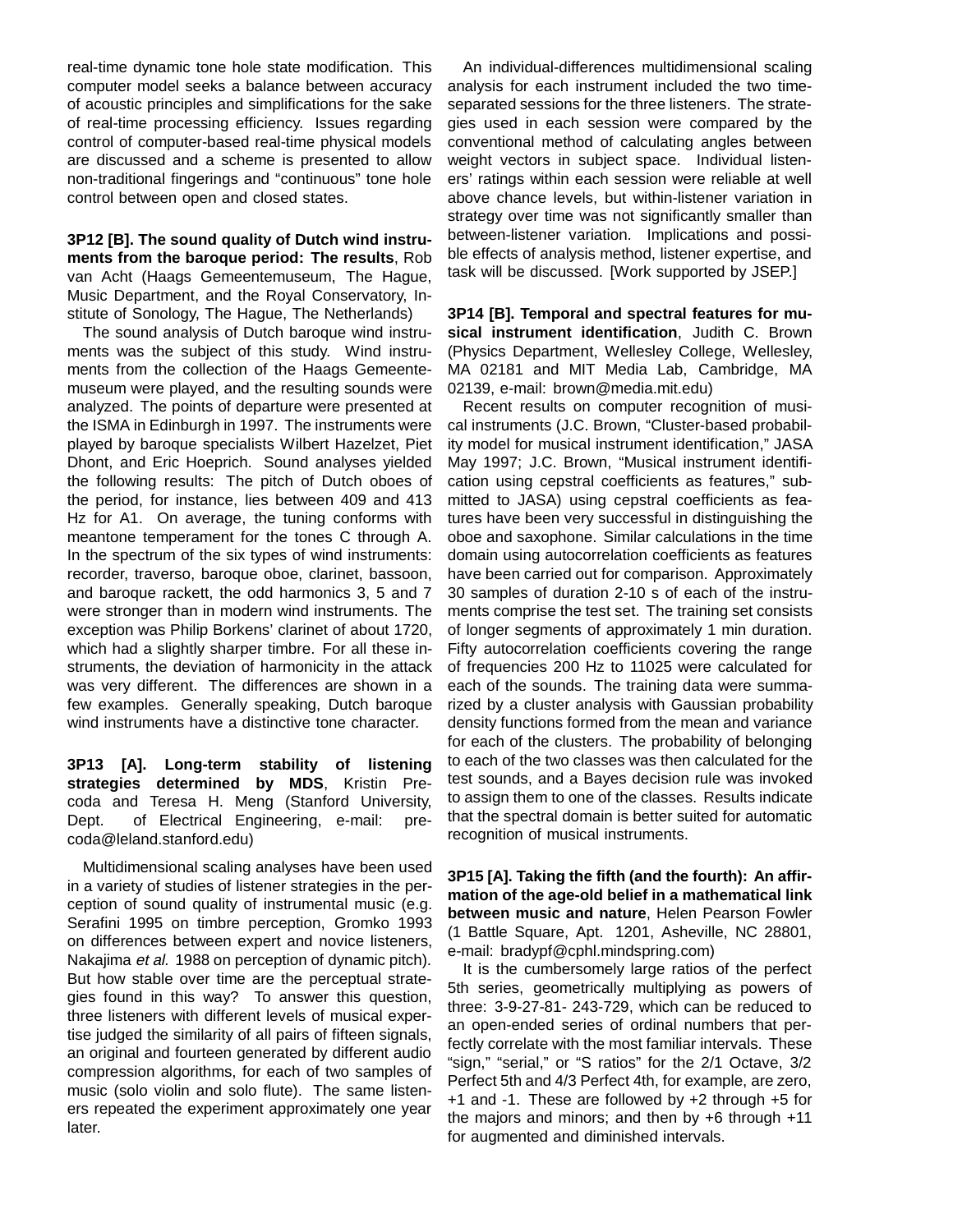There is another less perfect correlation between the scales of the world and the fifth series. The recurrently discovered fifty-three note scale provides materials for any number of smaller ones; but relatively few of them have the particularly practical feature of being "two-unit scales," i.e., of having only two (rather than three) kinds of step intervals. Of the forty-nine possible scales of from five to fifty-three notes, only seven have this feature, and the first four of them are: the five note Pentatonic, the seven note Diatonic, the twelve note Chromatic, and the seventeen note, much admired, Arab scale.

**3P16 [B]. Conscious randomness at tempo**, Minoru Matsuda and Kouichi Akiyama (Osaka Electro-Communication University, 18-8 Hatcho Neyagawa, Osaka 572, Japan, email:matsuda@isc.osakac.ac.jp)

The subject of how the human makes rhythm or how the human recognizes rhythm has been discussed in several scientific fields. Typical examples of themes are "Spontaneous generation of rhythm" and "Time structure of rhythm in music", etc. Authors also have already reported on "Existence of rest in Japanese song," as rest has a big influence on the rhythm of music. On the other hand, the subject of the generation of non-rhythm, which is the antonym of rhythm, has not been reported. The word "nonrhythm" is not common. Therefore, it was decided to consider replacing "Generation of non-rhythm" with "Conscious random generation of time intervals". An experiment made the subject do spontaneous random generation of time intervals by using tappings. We can consider that the characteristics that time interval between taps (TIBT) is near random numbers was assumed to be excellent randomness, that is, excellent non-rhythm. As a result of this experiment, several natures become clear, for example, the frequency of TIBT of the half note (M.M.120) is high by the subject, etc.

# **Tuesday Morning, 30 June 1998 4A. Musical Psychoacoustics**

William M. Hartmann (Chair), Chapel Theater

#### **8:45 AM [Invited]**

**4A1. Psychoacoustic aspects of music perception in normal and impaired hearing**, Brian C. J. Moore (Department of Experimental Psychology, University of Cambridge, Downing Street, Cambridge, CB2 3EB, England, e-mail: bcjm@cus.cam.ac.uk)

This paper will review several aspects of auditory perception that are related to music perception and that are affected by cochlear hearing loss. Topics covered will include: (1) The perception of the pitch

of pure tones, and pitch anomalies such as diplacusis and changes in pitch with level; (2) The perception of the pitch of complex tones, and the influence of component phase in normal and impaired hearing; (3) Perceptual grouping processes. People with cochlear hearing loss sometimes, but not always, perceive rapid tone sequences differently from normally hearing subjects, particularly with respect to the formation of perceptual streams. The mechanisms underlying this will be discussed and evaluated. Evidence will be presented showing that the perceptual grouping of rapid sequences of complex tones depends both upon spectral content and upon periodicity.

#### **9:15 AM**

**4A2. The influence of subharmonic components of stationary violin tones on perception**, Jan Stepanek and Zdenek Otcenasek (Music Faculty, Academy of Performing Arts, Prague, Czech Republic, e-mail: stepanek@h.amu.cz)

In an anechoic room, five different tones were played using a group of violins with a large range of timbre and quality. Recordings of the tones were subsequently adapted to disable the influence of transient parts on perception. Separate listening tests of all five tones resulted among others in words describing the timbre of the violin sound. For the highest tested tone, D6, a very high incidence of the word "rustle" ("sustivy" in Czech) was found. Subharmonic component levels and their temporal changes were determined in spectra calculated from the sustained part of the tones. A significant positive correlation between the levels of subharmonic components originated in the neighborhood of the frequencies of the resonance modes A0, T1, and C3, and the frequent occurrences of the word "rustle" was proved. The influence of these levels on sound perception was verified by subsequent listening to the tones modified by means of a spectrum shaper (third-octave filter).

#### **9:35 AM**

**4A3. Analysis of difference between up-bowed and down-bowed violin tone**, Myung Hyung Gook (Department of Electronics, Republic of Korea Air Force Academy, PO Box 335-1, Sangsoo-ri, Namilmyun, Chungwon-gun, Choongchungbuk-do, 363- 849, South Korea, e-mail: gmahler@bigfoot.com) and Sung Goeng-Mo (Department of Electronics, Seoul National University, Shinlim-dong, Gwanak-gu, Seoul, South Korea)

Although it is quite difficult to perceive the difference between up-bowed and down-bowed violin tone, it can be anticipated that the tones may have some differences in their physical aspects due to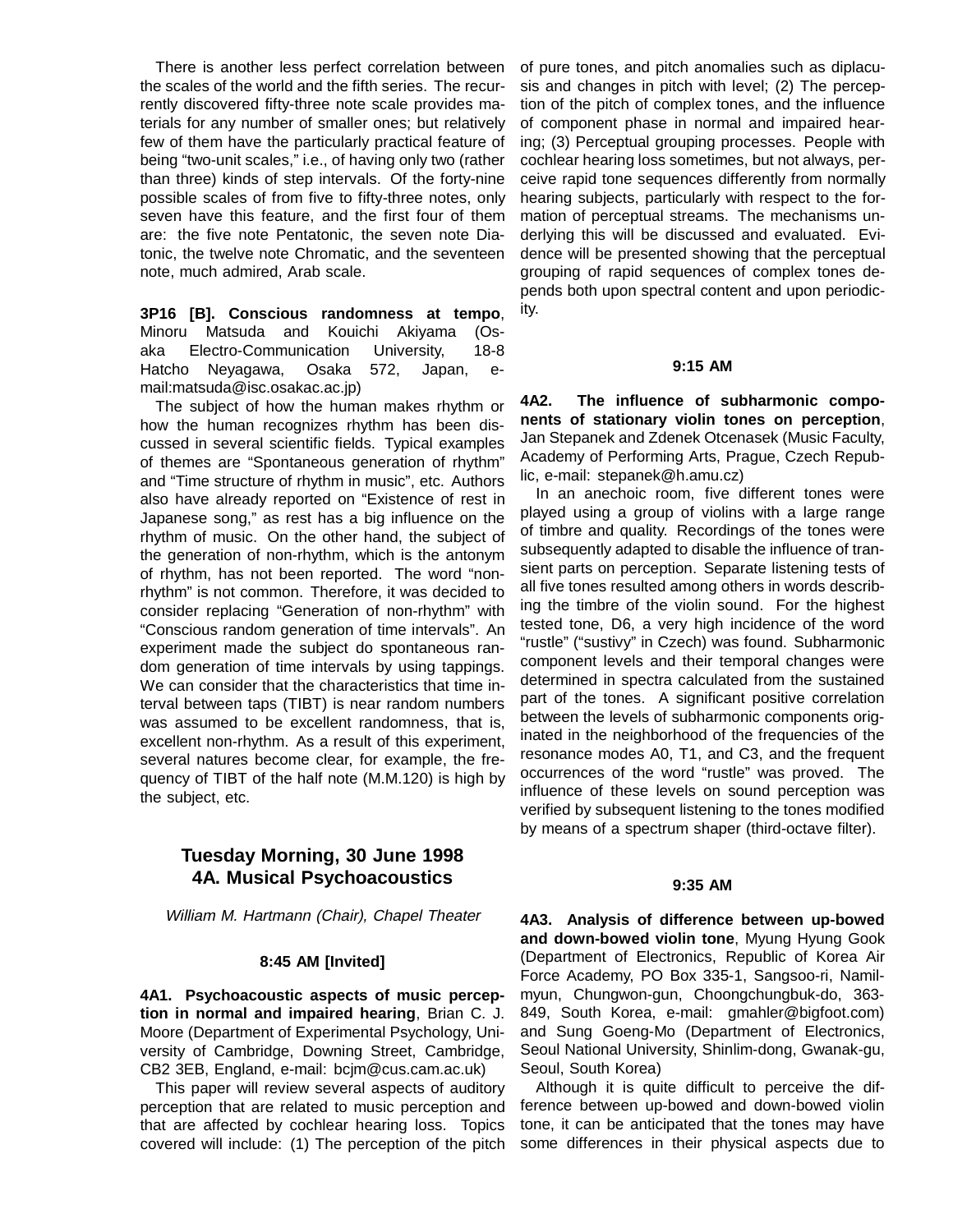the slightly different arm position and bowing process. In order to investigate this possibility, sustained tones of four open notes (G3, D4, A4 and E5) were digitally recorded in an anechoic chamber for three different players and two different violins, using a DAT recorder. From the recordings, steady state and transient analyses up to 12kHz (sampling rate of 24kHz) were performed to analyze the difference between the up-bowed and down-bowed tone. In the steady-state analysis, a long-time FFT with a size of 65536 points (approximately 2.73 seconds under 24kHz sampling rate) was performed. A short-time FFT using a 1024 point Hanning window was used in the transient analysis. It was found that, although not perceptually significant, there are distinct differences between up-bowed and down-bowed tones according to the recording and analysis. For each of the three players and two violins, amplitudes of some harmonics differ significantly, and the frequencies also differ, even though the fundamental frequency was measured the same. Transient aspects also show some differences.

#### **9:55 AM**

**4A4. Pitch and pitch strength of cello vibrato tones**, Ilia Kiuila, Andrzej Rakowski, Piotr Rogowski and Andrzej Miskiewicz (Chopin Academy of Music, Music Acoustics Lab, Okolnik 2, 00-368 Warsaw, Poland e-mail: rakowski@ plearn.edu.pl)

Physical and perceptual characteristics of cello tones, played with various amount of vibrato and without vibrato, were investigated using a computer analysis program and a psychoacoustic pitch-matching experiment. The tones were played mezzoforte in all pitch registers of a high-quality instrument by a professional cellist and recorded on a digital tape recorder. Two-second segments of a stationary part of each sound with uniformly shaped rise and decay periods were next used for further processing. Physical analysis led to the magnitude and the detailed shape of frequency and amplitude modulation of vibrato tones as well as to their frequency distributions. The pitch-matching experiment consisted in tuning the frequency of a 60-phon pure tone to equal pitch with each of the investigated cello tones. Ten music students were used as subjects in this investigation after being given a two-session practice in pitch matching. In a computer arrangement each student tuned a pure tone to each of the cello tones in random order 12 times. The whole experiment was performed in individual sessions lasting no longer than 30 min each. For each sound the results of 120 pitch matchings were pooled together. Then, medians and interquartile ranges of matching-tone data were taken as measures of pitch and pitch strength of particular cello tones. The results show that the pitch of cello vibrato tones decreases at large vibrato rate, and pitch strength is not much affected by vibrato.

# **Tuesday Morning, 30 June 1998 4B. Brass Instruments**

Murray Campbell (Chair), Woodpecker Room

### **10:45 AM**

**4B1. Measure of brass-instrument nonlinearity at the lips on an artificial mouth with latex lips**, Christophe Vergez (e-mail: Christophe.Vergez@ircam.fr) and Xavier Rodet (IRCAM, 1 pl Igor Stravinsky, 75004 Paris, France)

Details of aeroacoustics phenomena at the lips of a trumpet player are not well understood. To better understand the physics of real lips, an artificial mouth with latex lips has been built. When air pressure is applied, the artificial mouth plays the trumpet in the same way as a real trumpet player, as shown by the remarkable sonic results obtained. The latex lips' behavior has been analyzed according to different measurements. Interesting theoretical results have been obtained. Results from our numerical simulations performed on our trumpet physical models are compared to measurements.

On the "artificial mouth" device, the mouth pressure, the mouthpiece pressure, and the pressure in the instrument have been measured as well as the lips' aperture. Lips' aperture is obtained by the amount of infrared light emitted in the mouth and passing through the aperture. It is also obtained by a computer analysis of the aperture area recorded on stroboscopic video images. The three pressure measures are compared with the same pressure values recorded in the case of a real trumpet player. From all measures, the nonlinear coupling between the lips, the air flow and the mouthpiece pressure is estimated and compared with theoretical models used for simulation.

### **11:05 AM**

**4B2. Acoustical measurements in resonators driven by an artificial mouth**, John S. Cullen (Department of Physics and Astronomy, The University of Edinburgh, Room 4201, J.C.M.B., The Kings Buildings, Mayfield Road, Edinburgh, EH9 3JZ, Scotland, e-mail: J.S.Cullen@ed.ac.uk), Joël Gilbert (Institut d'Acoustique et de Mecanique Laboratoire d'Acoustique de l'Universite du Maine - UMR CNRS 6613, Avenue Olivier Messiaen, 72085 Le Mans Cedex 9, France), D. Murray Campbell (Department of Physics and Astronomy, The University of Edinburgh, Room 4021, J.C.M.B.), and Clive A. Greated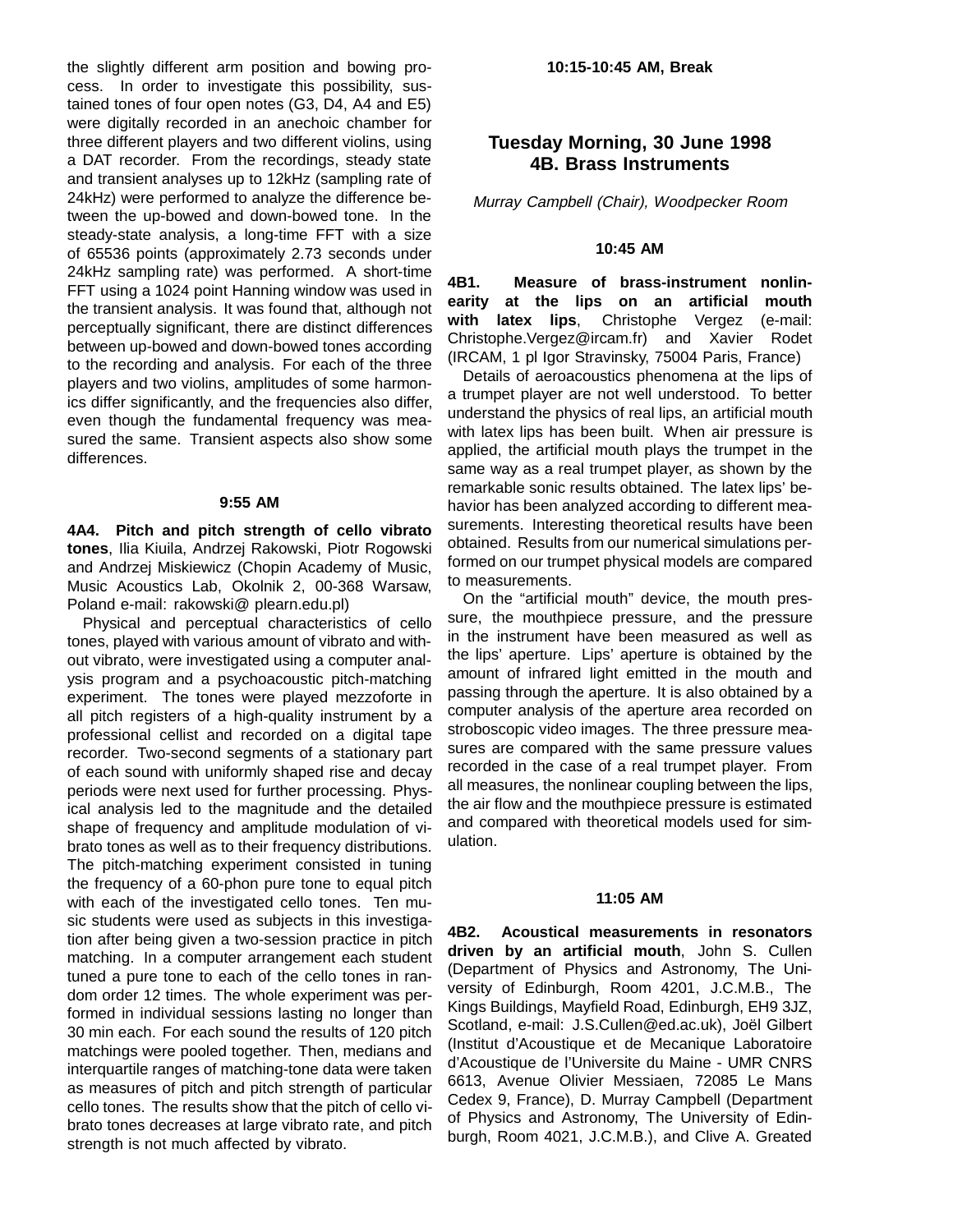(Department of Physics and Astronomy, The University of Edinburgh, Room 4404, J.C.M.B.)

Although considerable progress has been recently achieved in developing physical models of lip-excited wind instruments, a complete understanding of the functioning of the lips of a trumpet or trombone player is still lacking. Specific topics requiring clarification include the limitations of a single-mass model of the lips, the relative importance of the Bernoulli force in different playing regimes, and the phase relationships between lip displacement, pressure, and air flow in the mouthpiece.

The use of an artificial mouth with latex rubber lips has proved to be of great value in experimental investigations of brass instruments, since it allows stable regimes of oscillation to be set up with a reproducibility and long-term stability impossible for a live player. This paper is a progress report on studies in which an artificial mouth is used to drive several resonating systems whose input impedance characteristics have been separately determined. Acoustic flow velocity in the mouthpiece is measured using a specially constructed transparent mouthpiece and a laser Doppler anemometry system.

#### **11:25 AM**

**4B3. Intonation of trumpets**, Matthias Bertsch (University of Music and Performing Arts in Vienna [IWK], Singerstr. 26a / A-1010 Vienna, Austria, e-mail: bertsch@magnet.at)

If a note is played out of tune, the reason could be either (1) the instrument, (2) the player, or (3) both. (1) The intonation of the instrument ("objective intonation") is determined by the mechanical dimensions of the instrument and the mouthpiece. It can be calculated using the input impedance method. Statistical data from 35 trumpets will be presented. (2) Deviations of the pitch of notes blown by the player ("subjective intonation") may be caused by the physiological condition of the lips of a player and the increasing participation of higher harmonics in a crescendo. Additionally, the desired timbre of the sound can, as well, cause variations over 50 cents with the same instrument. (3) Recordings of 35 players with their own instruments as well as with a reference instrument have been analyzed. The results are compared with the "objective" intonations of the trumpets. The correlation of pitch and timbre give new and unexpected results. Sound demonstrations will illustrate this effect. Finally, the question of an optimal "objective intonation" will be discussed.

#### **11:45 AM**

**4B4. The reconstruction of the carnyx**, D. M. Campbell and T. McGillivray (Department of Physics and Astronomy, University of Edinburgh, Mayfield Road, Edinburgh, EH9 3JZ, UK, e-mail: D.M.Campbell@ed.ac.uk)

The carnyx was a large bronze horn which appears to have been played among Celtic tribes across Europe around two thousand years ago. Its most prominent feature was the open end, fashioned in the form of a boar's head. Although numerous illustrations are known, no complete instrument has survived. The Scottish craftsman John Creed has recently completed a reconstruction of a carnyx, based on a fragment dug up in the north of Scotland in the nineteenth century. Since the mouthpiece and the major portion of the tubing had been lost, the reconstruction of these sections involved consideration of historical, acoustical and musical aspects. This paper discusses several acoustical issues which arose during the project, in particular the taper of the tubing, the presence or absence of a throat in the mouthpiece, and the possible acoustical significance of the sprung and pivoted tongue which was a striking feature of the original head. Measurements of the acoustical properties of the completed instrument are presented and discussed. The talk is illustrated by a video of a performance on the carnyx by the trombonist John Kenny.

### **Tuesday Morning, 30 June 1998 4C. Strings, Resources, Folk Song**

George Bissinger (Chair), Chapel Theater

#### **10:45 AM**

**4C1. The simple theory of a bowed string and its consequences for the choice of strings**, G. Müller and H. A. Müller (Müller-BBM GmbH, Robert-Koch-Str. 11, D-82152 Planegg, Germany, e-mail: ham@mbbm.de)

The motion of a bowed string exciting a violin, viola or a cello to a good sounding tone has been well known for a long time. In the meantime, many detailed questions have been the subject of sophisticated theoretical and practical research studies. It will be demonstrated that some important questions concerning the choice of the strings for bowed instruments can be deduced from the basic simple theory: the required mass per unit length, the bending stiffness, the internal damping of the strings and even the necessary impedance of the bridge. Furthermore, it will be shown how violinmakers judge these qualities by simple experiments without sophisticated instrumentation.